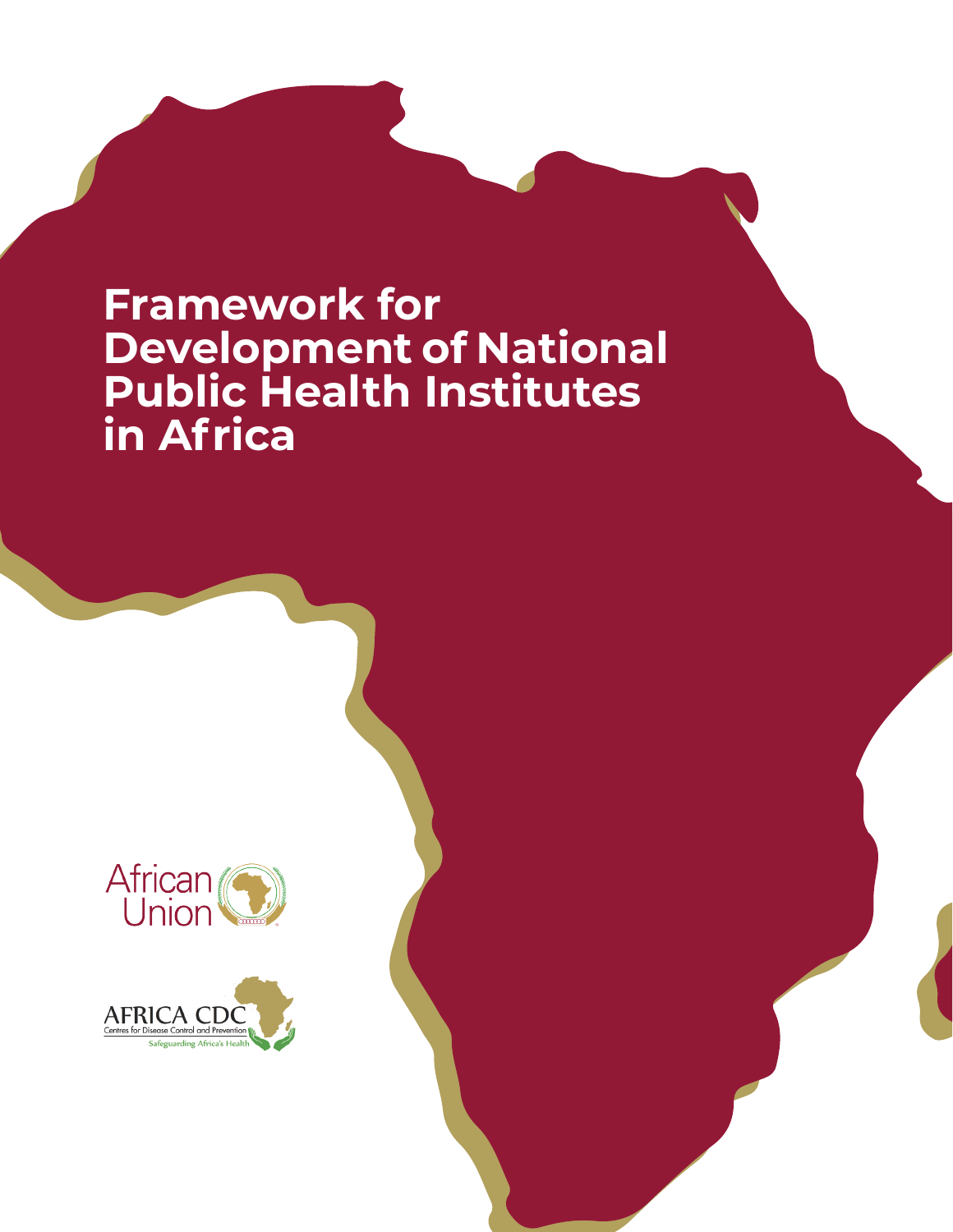### **CONTENTS**

| Acronyms |
|----------|
|----------|

- Foreword **4**
- Executive Summary **6**
- The Africa CDC NPHI Framework: Purpose **7**

#### **I. National Public Health Institutes 8**

- What are National Public Health Institutes? **8**
- Why Establish NPHIs? **9**
- NPHI Key Attributes **10**
- NPHI Core Functions (CF) **12**

#### **II. Developing a National Public Health Institute 13**

- **III. Sustainability 15**
- Authorization **15**
- Sources of Funding **15**
- Value-Added **16**
- Acknowledgements **16**

#### **IV. Appendices 17**

- Appendix A. Africa CDC: NPHI Core Functions **17**
- Appendix B. Questions to Guide NPHI Development **22**
- Appendix C. Steps to Create an NPHI **25**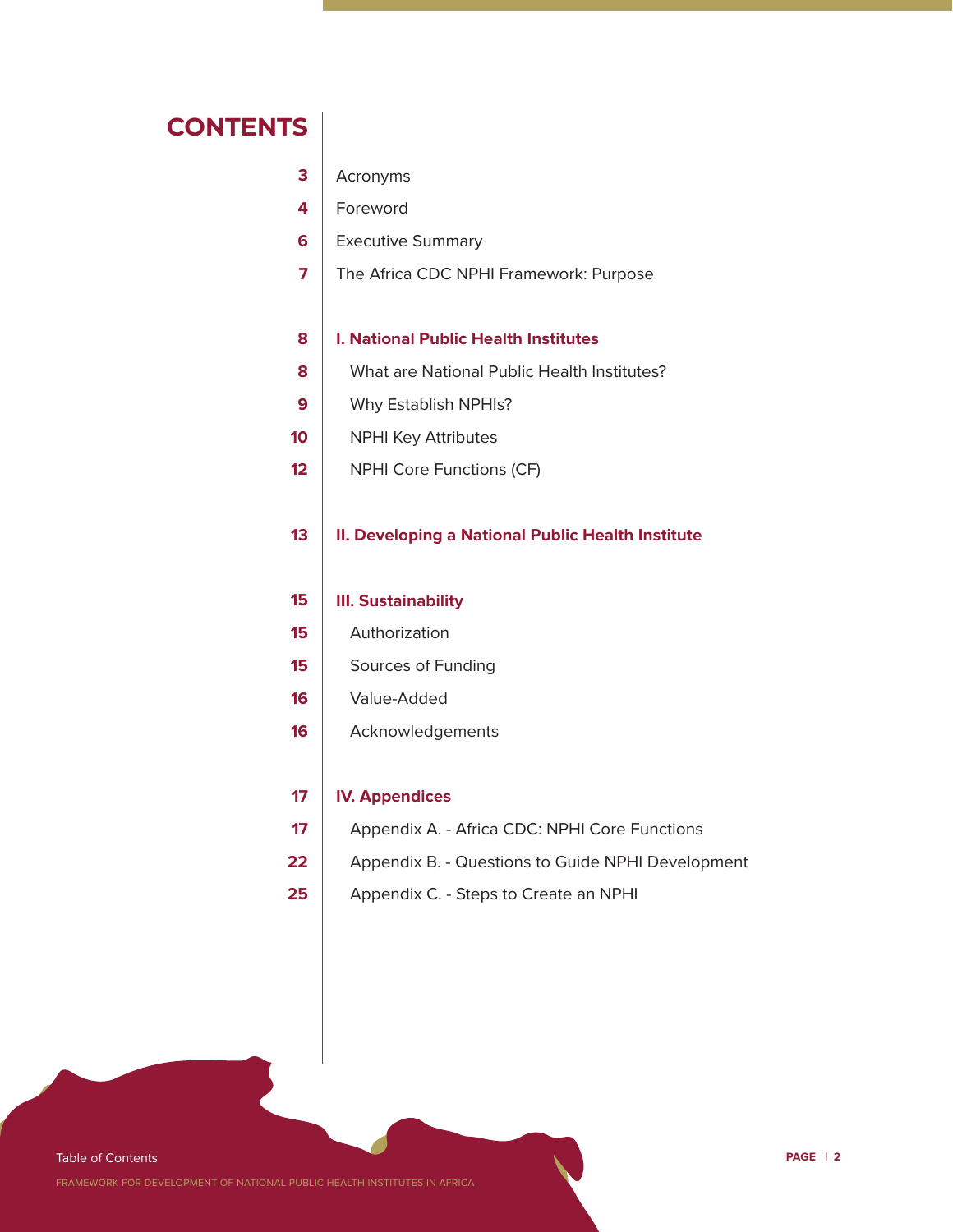# **ACRONYMS**

| Africa CDC     | Africa Centres for Disease Control and Prevention              |
|----------------|----------------------------------------------------------------|
| AU             | Africa Union                                                   |
| EVD.           | Ebola Virus Disease                                            |
| <b>GHSA</b>    | Global Health Security Agenda                                  |
| <b>IANPHI</b>  | International Association of National Public Health Institutes |
| <b>IHR</b>     | International Health Regulations                               |
| <b>JEE</b>     | Joint External Evaluation                                      |
| MoU            | Memorandum of Understanding                                    |
| MoH            | Ministry of Health                                             |
| <b>NPHI</b>    | National Public Health Institute                               |
| <b>RISLNET</b> | Regional Integrated Surveillance and Laboratory Network        |
| <b>SARS</b>    | Severe Acute Respiratory Syndrome                              |
|                |                                                                |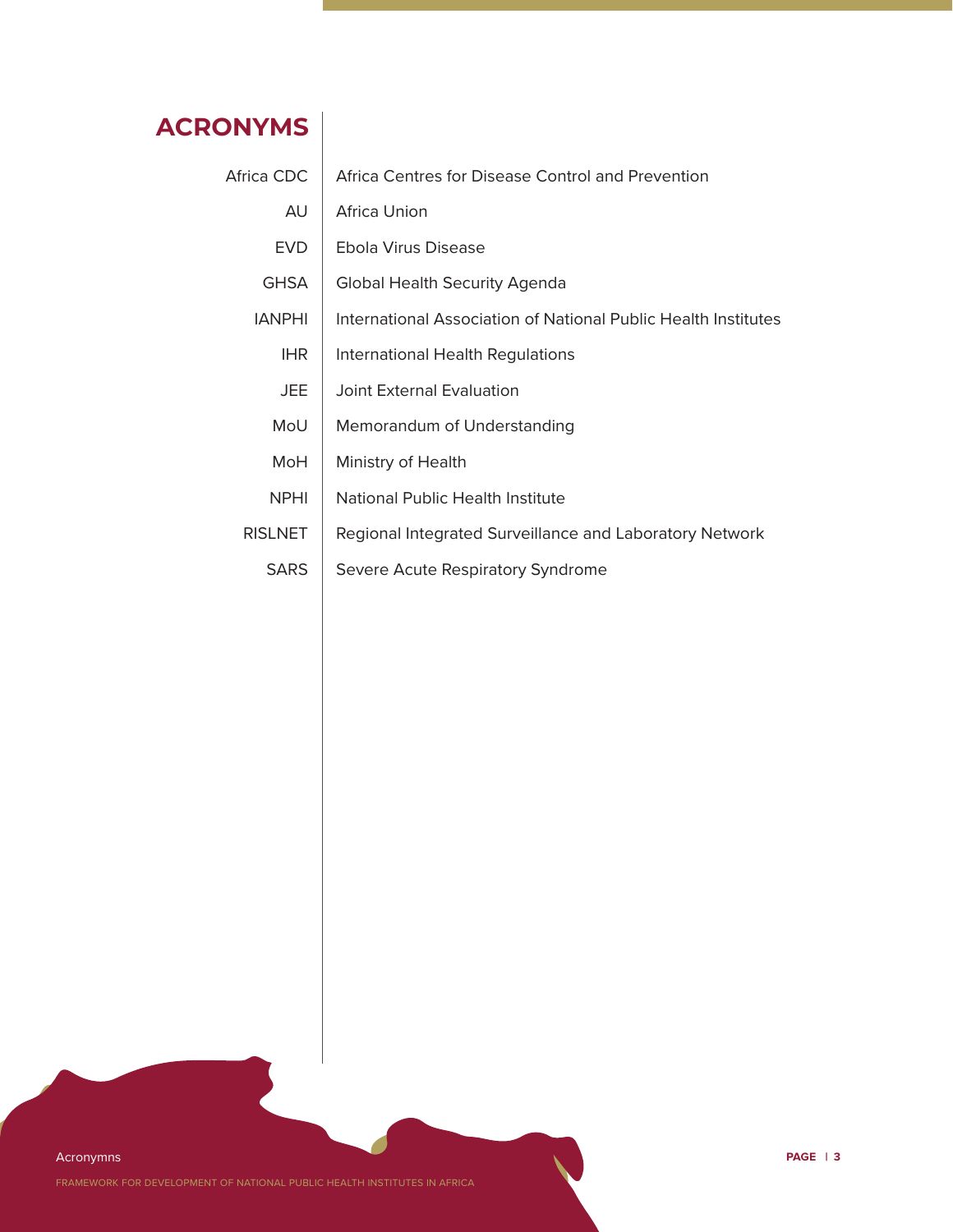### **FOREWORD**

National Public Health Institutes (NPHIs) are science-based government institutions or organizations that promote health by coordinating public health functions and programs to prevent, detect, and respond to public health threats, including infectious and non-infectious diseases and other health events. NPHIs contribute to compliance with International Health Regulations (IHR, 2005) and advance the Global Health Security Agenda (GHSA) by consolidating and organizing core functions. They provide leadership and a home for coordinating IHR activities, support national accountability for the GHSA, and strengthen the overall health system.

As a specialized institution of the African Union (AU), the Africa Centres for Disease Control and Prevention (Africa CDC) is in a unique position to support countries to develop and strengthen NPHIs. As part of its work, the Africa CDC is working to establish a new Public Health Order for Africa, one in which Member States are empowered to take control and responsibility for the health and wellness of their populations by building public health workforce capacity, coordinating and enhancing partnership, harnessing public health assets through RISLNETs and NPHIs, supporting public health decisions and policies through quality data, and building private philanthropic partnerships to leverage resources.

This document describes NPHIs – including aspects of their operations, their public health functions, and considerations in creating or strengthening NPHIs. It provides detailed appendices, which can serve as guidance documents for countries that want to create more robust and effective national public health capacities.

The Africa CDC has five strategic pillars that are essential for achieving its vision and mission:

- Surveillance and disease intelligence
- Emergency preparedness and response
- Laboratory systems and networks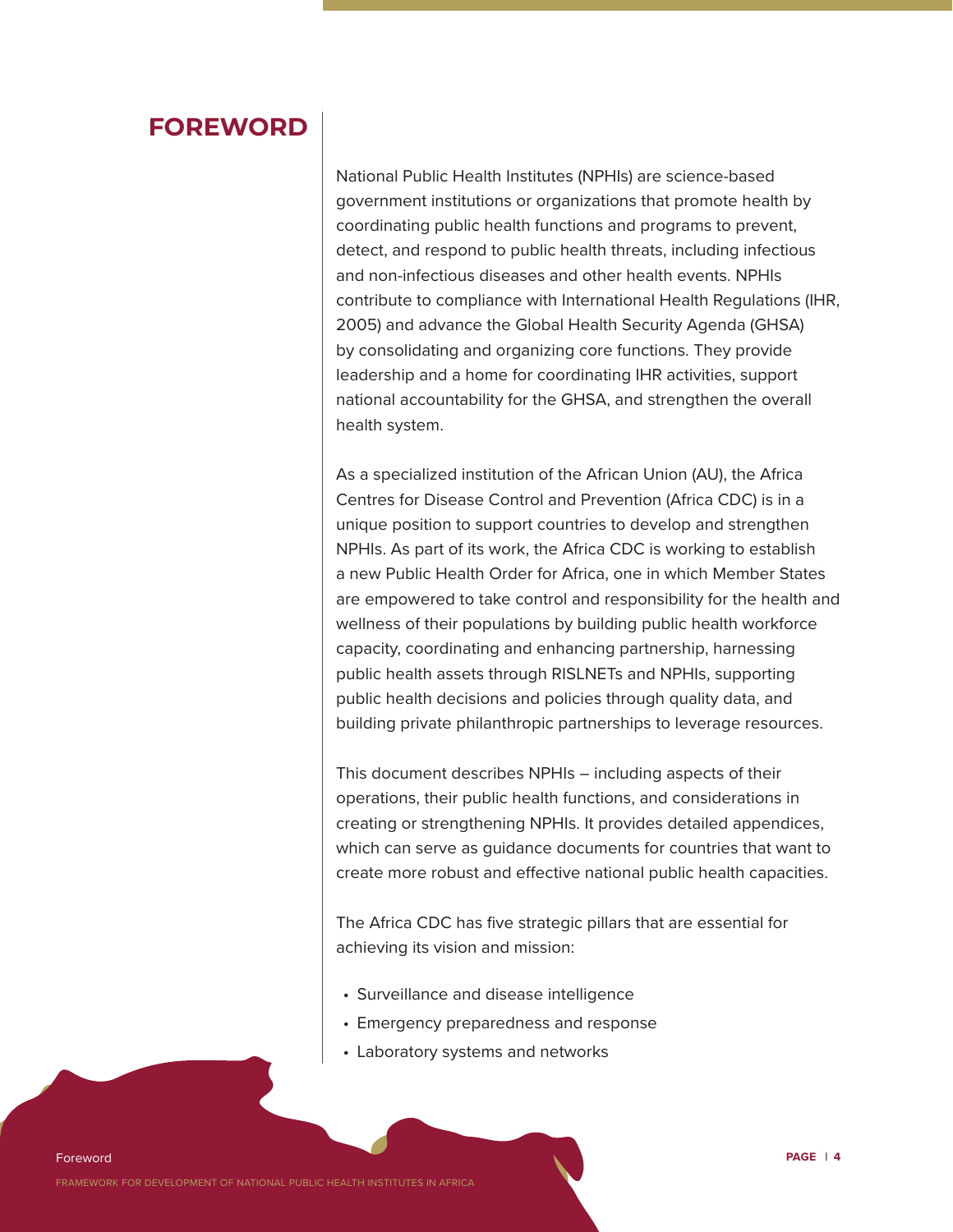### **FOREWORD**

- Information systems
- Public health research

National Public Health Institutes provide the platform to ensure that the pillars are integrated and coordinated. The success of NPHIs requires investments in adequate and experienced workforces as well as necessary financial and material resources.

Africa CDC looks forward to working with African countries and partners to implement these five strategic pillars and to create and strengthen the NPHIs within African Union member states in order to achieve our shared public health goals.

Dr. John Nkengasong Director – Africa Centres for Disease Control and Prevention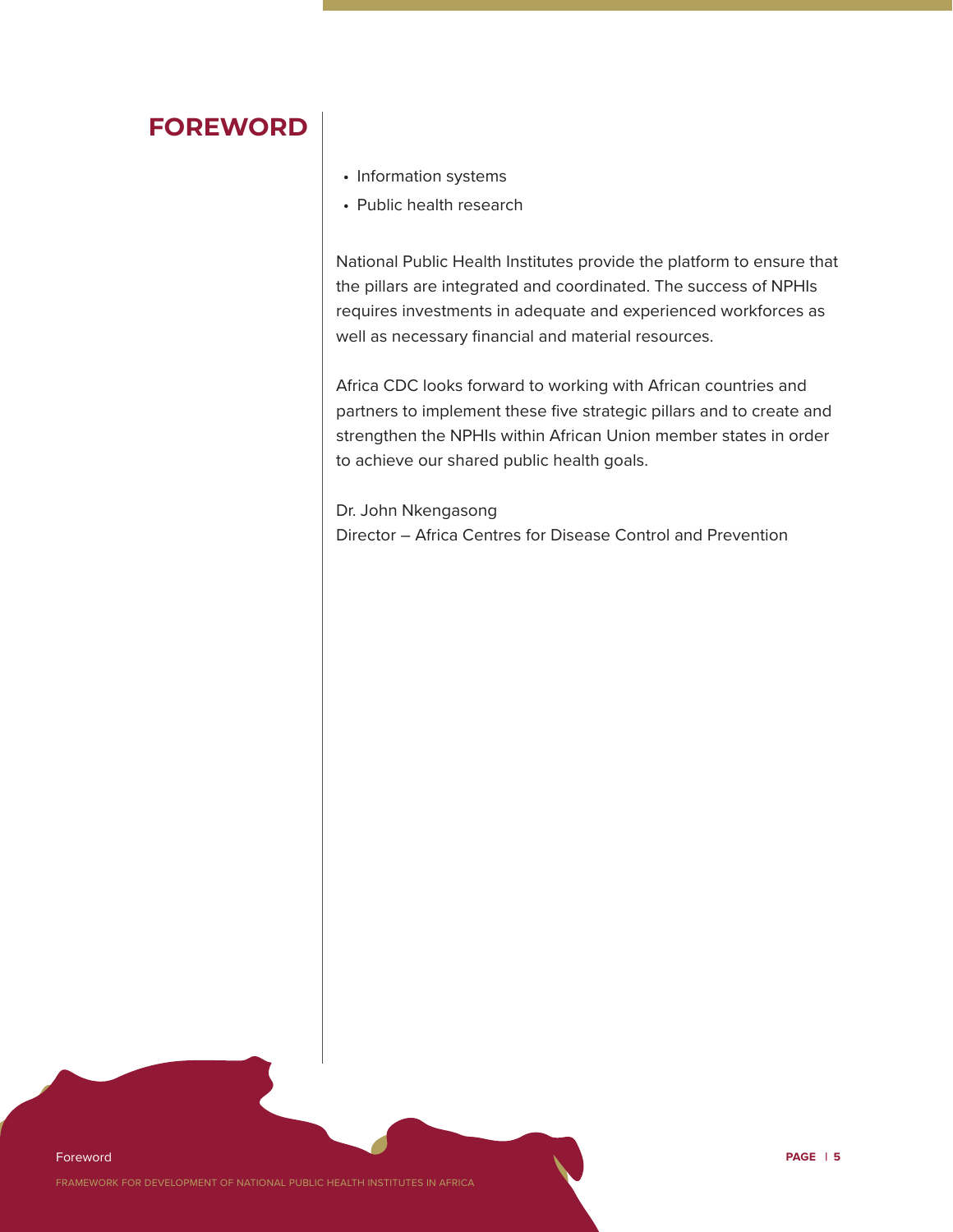# **EXECUTIVE SUMMARY**

NPHIs are national-level institutions that lead and coordinate public health functions, including surveillance, emergency preparedness and response, public health research, and public health workforce development. NPHIs are science-based organizations with key attributes that relate to how they function. These key attributes include commitment to transparency and accountability, use of evidence for decision making, development of their workforces, and ensuring financial sustainability. While the Ministry of Health is usually the lead for policy decisions related to health, the NPHI plays a critical role in generating, synthesizing, and interpreting data, and using this information to make recommendations, to support the Ministry to make informed policy and program decisions.

Reasons for establishing NPHIs vary, but often relate to desires to increase efficiency and effectiveness, or in reaction to inadequate public health responses to crises, such as Ebola Virus Disease (EVD) in West Africa.

Establishing an NPHI takes political will and commitment of leadership at the highest level. It requires long-term investment both from high-level leadership and from the individuals and groups that will comprise the NPHI. This document includes details of the core attributes and functions of NPHIs, and suggestions for steps related to NPHI creation. It also includes a discussion of sustainability – ensuring continued funding and investment in human and physical resources.

Success in building a stronger health system in Africa requires all countries to have strong public health systems. Strong NPHIs throughout Africa will support achieving the shared goals of improving and protecting the health status on the continent.

Executive Summary **PAGE | 6**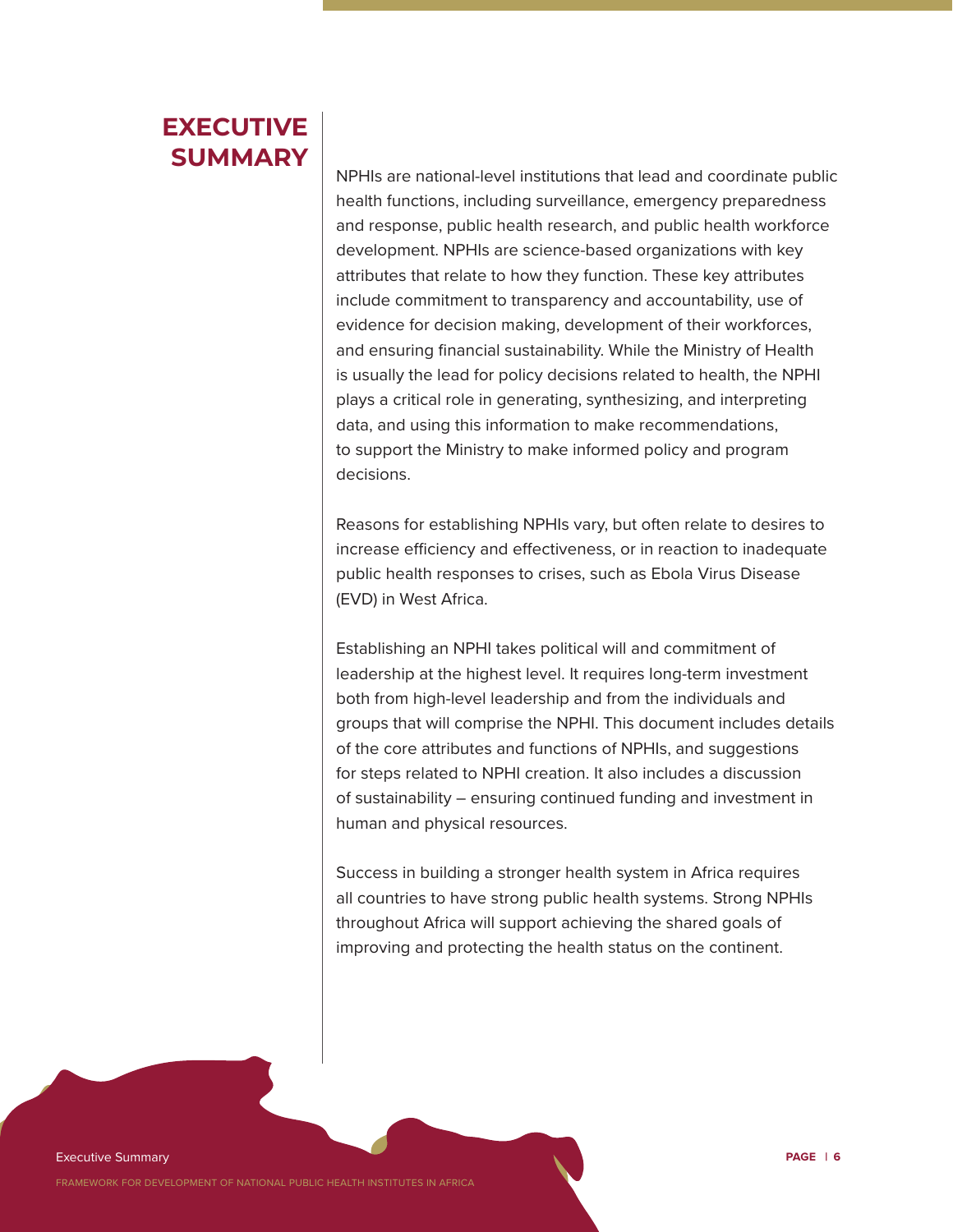# **THE AFRICA CDC NPHI FRAMEWORK: PURPOSE**

National Public Health Institutes vary widely in breadth and depth. Given that consolidated, well-functioning NPHIs bring efficiency and effectiveness to public health efforts, the Africa CDC strongly encourages African countries to examine the organization of their national-level public health system to determine if they would benefit from creating or strengthening their NPHIs. NPHIs are a critical component of the Africa CDC's strategy to implement its five strategic pillars in service of improving public health in Africa. More detail about the Strategic Pillars is available at http://africacdc.org/ resources/strategic-framework.

The purpose of this Framework is to describe NPHIs, including mandates, functions, guiding principles and activities that are vital to create, strengthen and sustain NPHIs. The Framework provides a high-level view; however, every country will need to adapt the suggestions for their national and local context.

The Africa CDC NPHI Framework: Purpose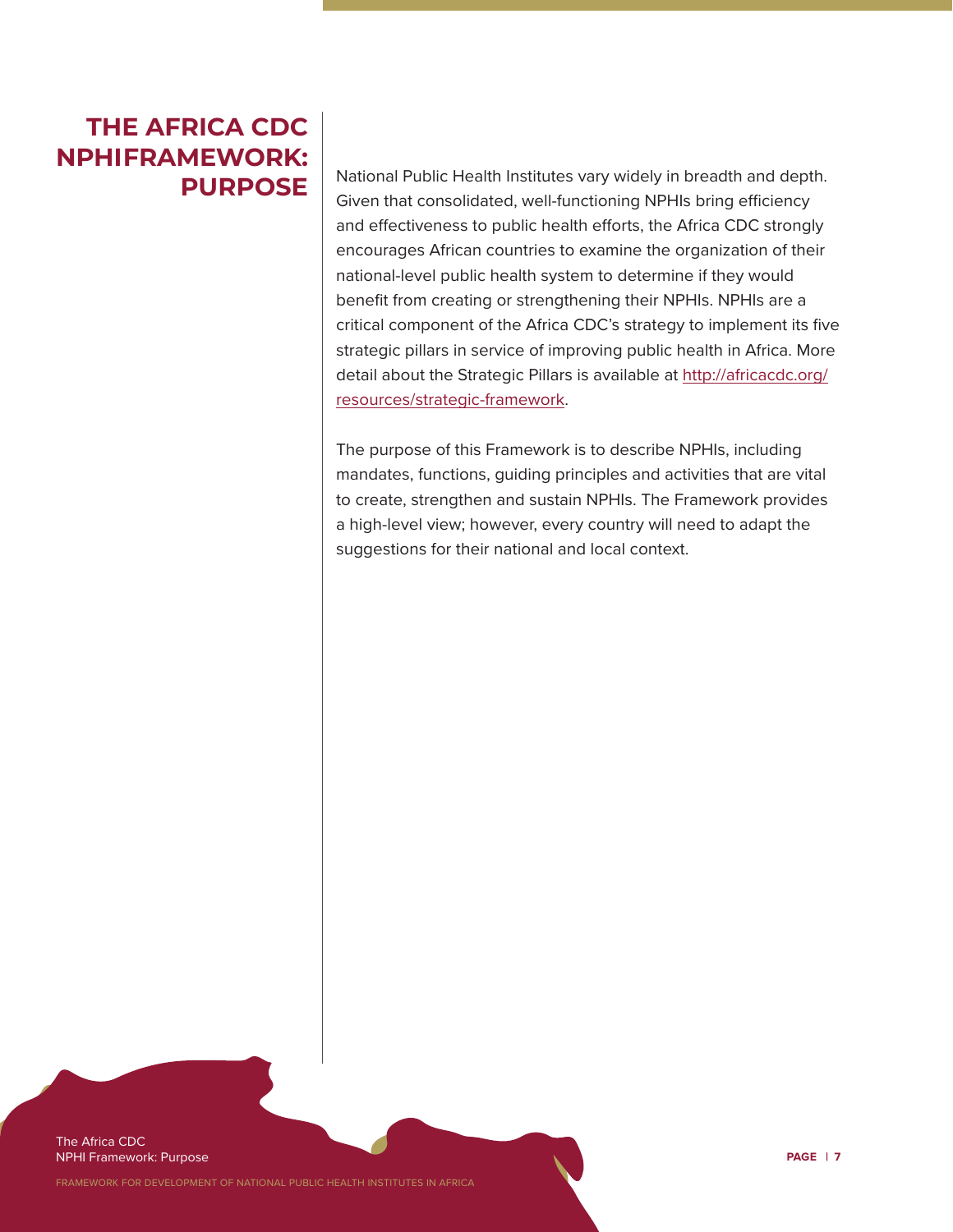# **I. NATIONAL PUBLIC HEALTH INSTITUTES**

### **IANPHI's Definition of an NPHI**

The International Association of National Public Health Institutes (IANPHI), the global network of NPHIs, defines an NPHI as "A Science-based organization or network of organizations that provides national leadership and expertise to achieve substantive, long-term improvements in the public's health." 1

Public health systems function best when there is a single focal point that various public and private sector entities recognize as leading or coordinating public health activities. When public health functions are fragmented and spread across multiple government ministries or sectors, the results often include: duplicated efforts; wasted resources; lack of leadership and accountability; slower response times to public health emergencies due to uncoordinated efforts; and reduced impact of programs intended to improve the health of the country's population. Establishing an NPHI helps address these issues by consolidating public health functions at the national level, bringing together data and expertise to coordinate efforts across sectors. An organized, well-functioning NPHI helps countries perform essential public health functions and ensure accountability for public health resources. NPHIs also enable a standardized approach to developing public health expertise consistent with the needs of a nation.

### **What are National Public Health Institutes?**

NPHIs are national-level institutions that lead and coordinate public health functions, including surveillance, emergency preparedness, response, and public health research. There are generally two models of NPHIs existing on the African continent. In the most widespread approach, a single entity is responsible for fundamental public health functions [surveillance, outbreak detection and response (including emergency response), workforce development, public health research, program monitoring, and evidence based policy direction]. A less common model is where several government agencies responsible for various public health functions create a network or platform to improve coordination and the leveraging of scarce resources across various agencies. Success using this model is more likely if there is a dedicated source of funding for the platform and participants perceive the value for the time and work investment in maintaining it.

National Public Health Institutes **PAGE | 8**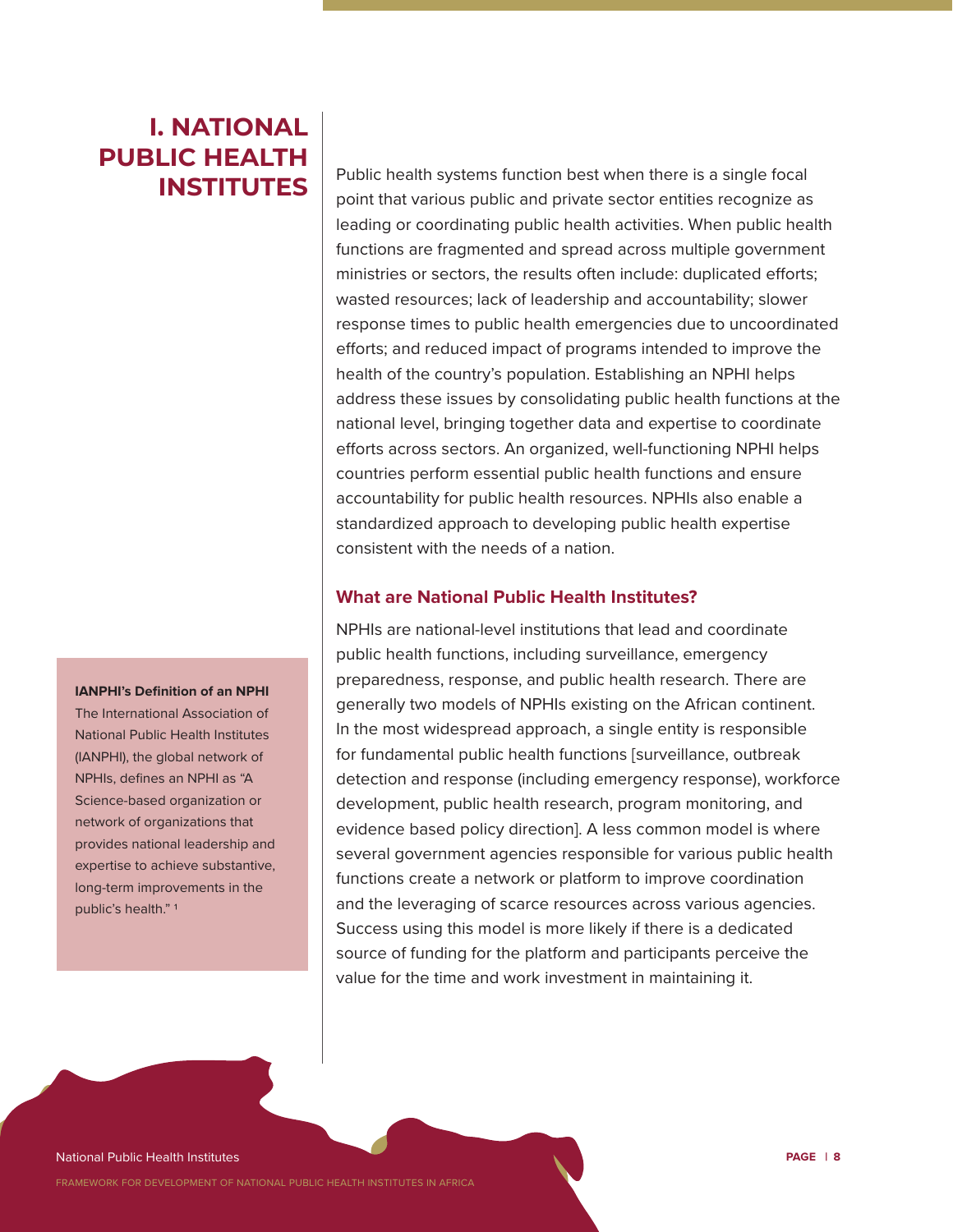# **I. NATIONAL PUBLIC HEALTH INSTITUTES**

### **Why Establish NPHIs?**

NPHIs are generally established to:

- Increase efficiency to ensure that key components of outbreak detection and emergency response are linked, that data flow is real-time, and that communications are clear and consistent. By bringing together similar functions into one organization and removing redundancy and organizational barriers, efficiency is increased.
- Increase effectiveness by linking key components of public health which results in increased effectiveness of all groups. For example, an NPHI that has brought together surveillance, laboratory capacity, emergency response, communications, and public health research may be more likely to quickly detect and control outbreaks; provide laboratory confirmation; respond appropriately; coordinate the information for leaders, communities, and media; and identify data needs and actions that could help ensure that similar events are prevented in the future.
- Contribute to public health workforce and skills-building, and help define career pathways, including advancing the development of public health system leaders.
- Provide a coordination mechanism for collaborative projects focused on national priorities and to bring together stakeholders wishing to tackle multiple aspects of a public health problem. With an NPHI, collaborators can provide funds to a central organization that can take responsibility for multiple aspects of an issue. Particularly as funding for some vertical programs decreases, having an NPHI that can absorb the program and funds may be a useful alternative to a stand-alone effort. Many NPHIs have been created following the failure of the health system to adequately respond to crises, usually because the response was fragmented and insufficient. This has been true in countries such as Guinea, Sierra Leone and Liberia during the Ebola crises in West Africa in 2014. The ability of countries with NPHIs to mount more effective responses is illustrated by experiences in Guinea-Bissau and Nigeria during the Ebola outbreaks of 2014.

National Public Health Institutes **PAGE | 9**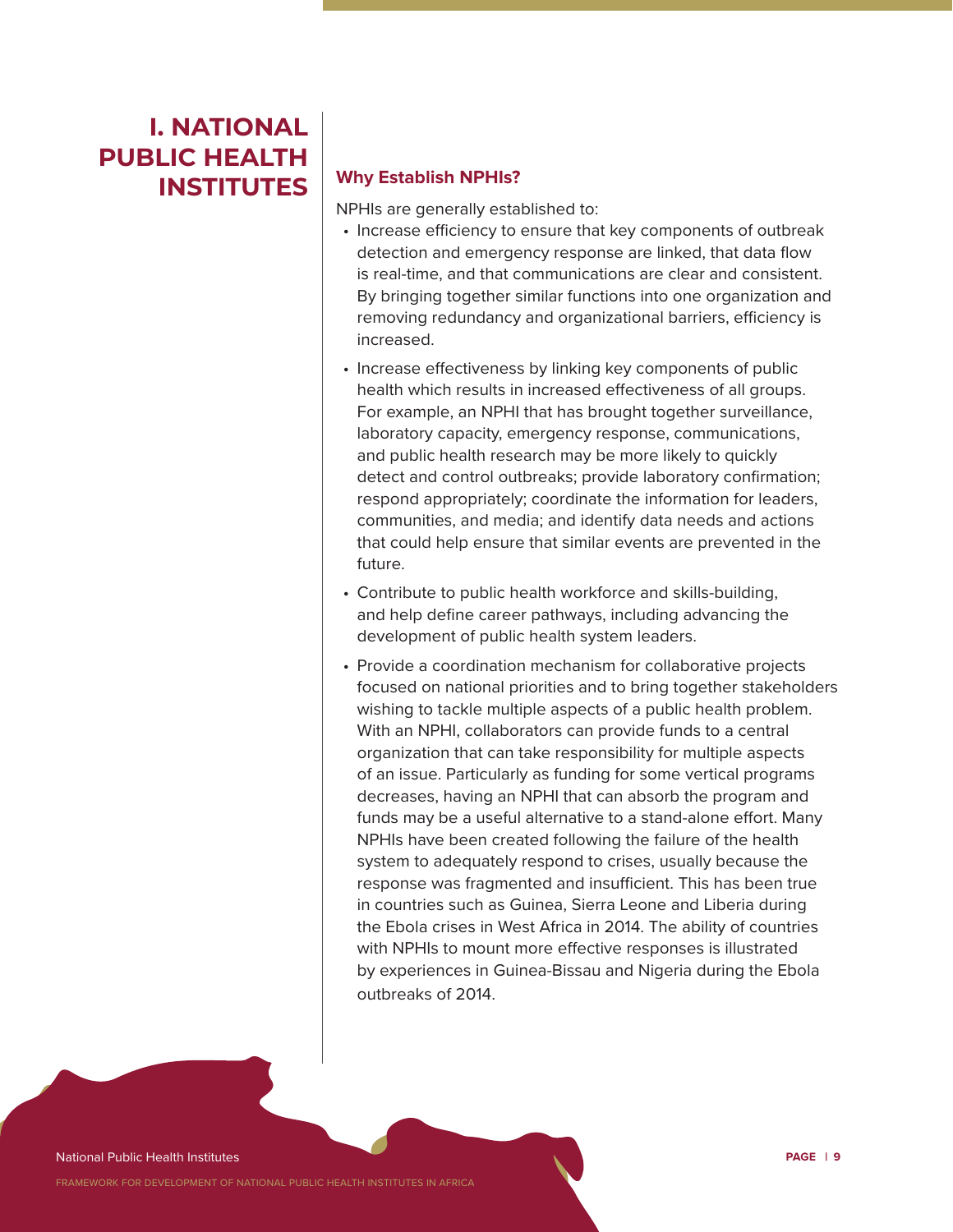# **I. NATIONAL PUBLIC HEALTH INSTITUTES** | NPHI Key Attributes

Key Attributes refer to "internal-facing" aspects of an NPHI, that is, issues related to management and functioning. These are contrasted with Core Functions, which are considered "externalfacing" and are generally focused on impact on individuals, populations, and organizations outside of the NPHI. Key attributes of NPHIs include:

- Science-based: NPHIs emphasize the use of data and evidence to make recommendations, develop programs, and suggest policies in partnership with Ministries of Health.
- National scope: NPHIs have the responsibility to serve entire national populations rather than selected communities. However, in some countries, public health agencies exist in densely populated cities or provinces. It is important to note that these do not qualify as national public health agencies.
- Transparent and accountable: NPHIs must be able to manage and account for resources using good business practices.
- Strong and continuously improving NPHI workforce: This includes having strategies for individual growth and retention/ career paths.
- Adequate infrastructure to perform the core functions efficiently: This includes infrastructure for laboratory services, communications, and resource mobilization. Information technology (IT), to support data collection, analysis, and dissemination, as well as internal communications among staff and leadership, is also necessary for NPHIs to carry out their missions.
- Clearly defined legal authority for its work: This might include legislation, a decree, or other legally binding documents that describes the NPHI, its mandate, its key functions, and its authority. This also often includes the explicit mandate to work across agencies, for example, when taking a One Health or all hazards approach, and sometimes includes special powers during emergencies. More information about establishing legal frameworks for NPHIs can be found in the Africa CDC Publication "Providing a Legal Framework for a National Public Health Institute (NPHI)."

#### National Public Health Institutes **PAGE | 10**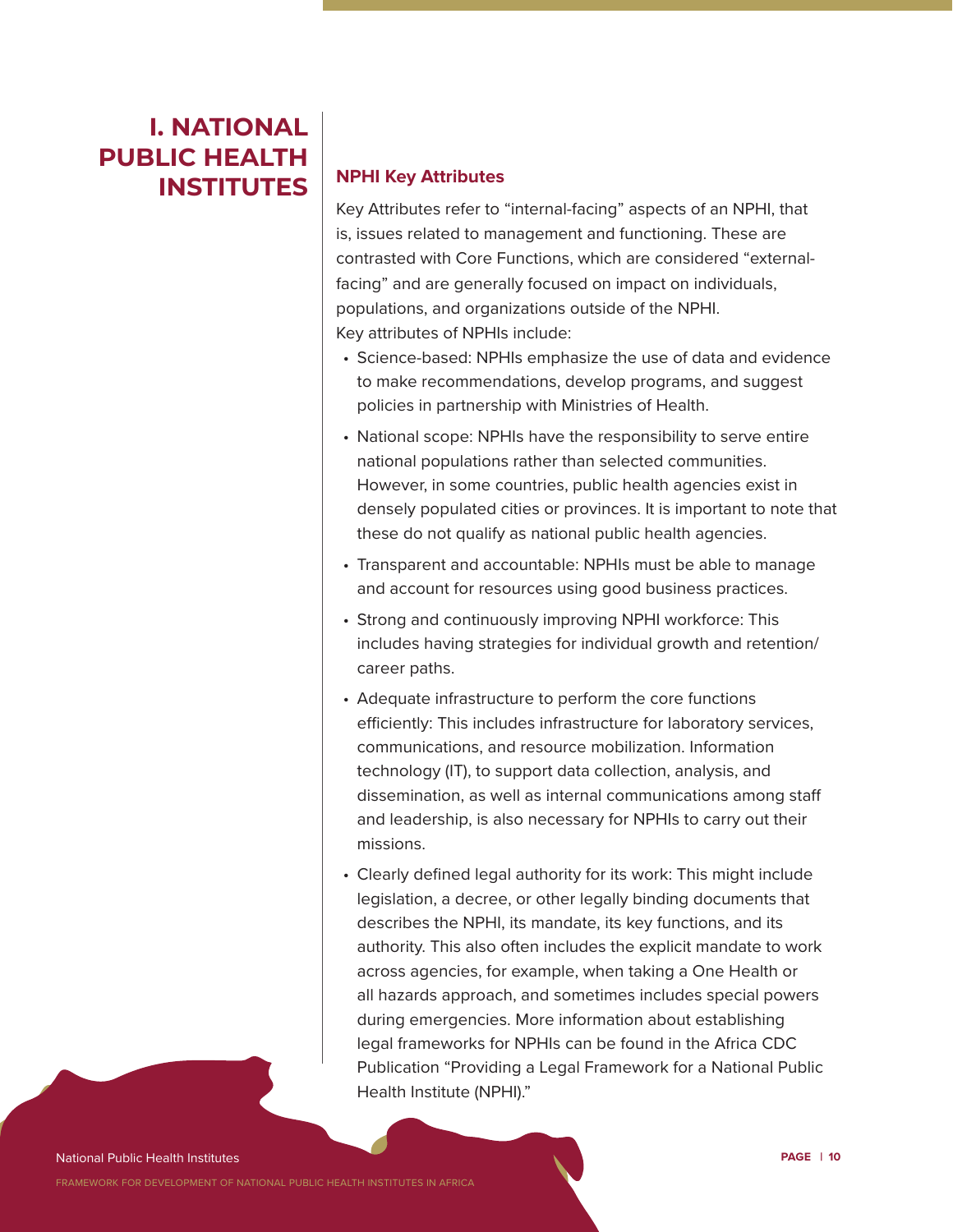# **I. NATIONAL PUBLIC HEALTH INSTITUTES**

- Linkages at international, national, and subnational levels: This includes collaborations to ensure effective IHR and GHSA implementation and achieve national public health goals. NPHIs in Africa should have strong links to the Ministry of Health and local public health stakeholders, as well as Africa CDC and the Regional Collaborating Centres.
- Plans for sustainability: NPHIs may use numerous strategies to address sustainability, including working through the government appropriations processes, garnering support from partners, developing capacities to obtain research grant funding, and creating foundations that can accept resources from a range of sources. However, it is critical that governments prioritize and include dedicated financial, infrastructural and human resource support for the NPHI in the national budget. Strong multilateral and bilateral partnerships can also increase availability of resources for sustainability.

National Public Health Institutes **PAGE | 11**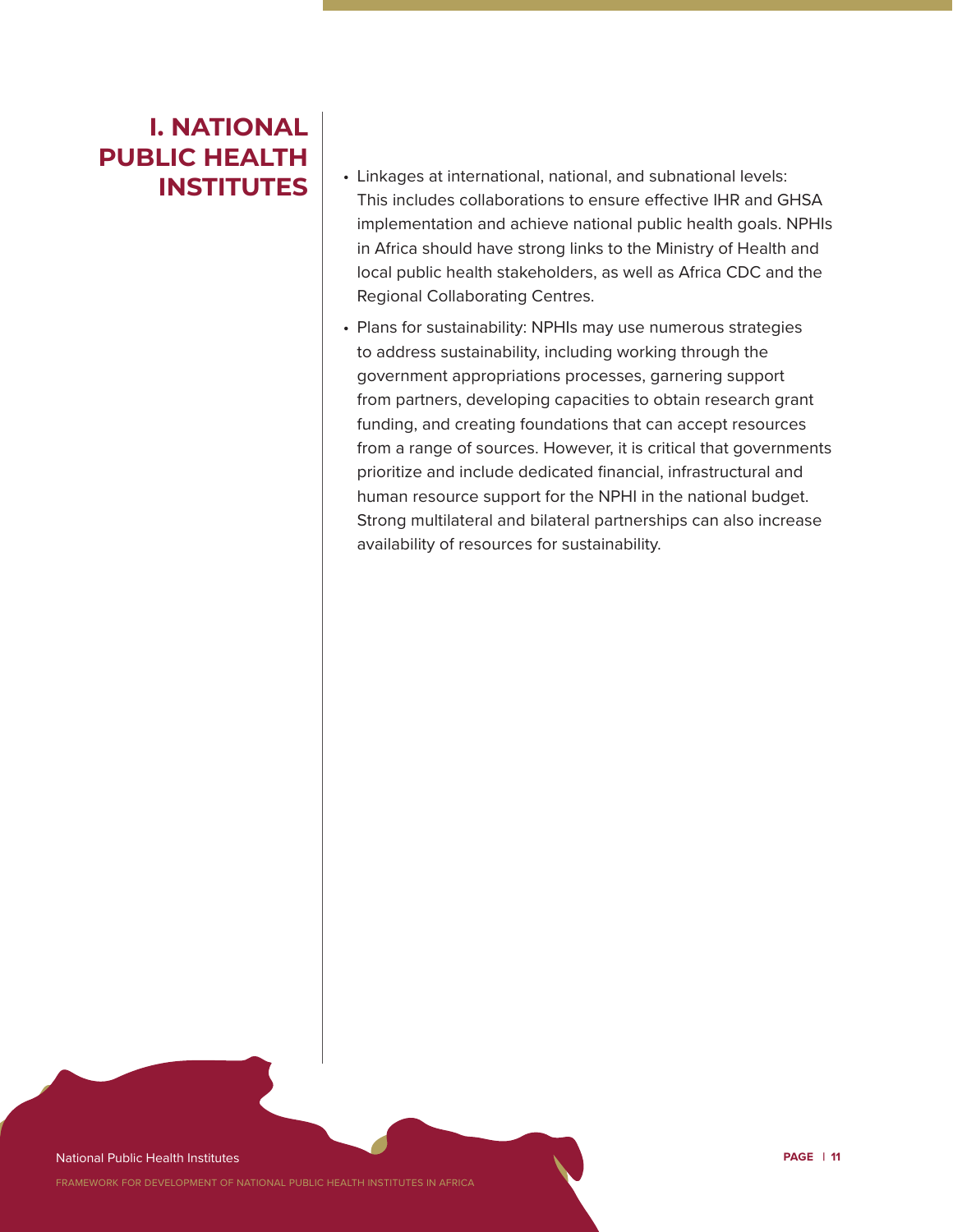# **I. NATIONAL PUBLIC HEALTH INSTITUTES**

### **NPHI Core Functions**

The following list of Core Functions (CFs) represents a range of efforts that are important for NPHIs. They are described in more detail in Appendix A. The Appendix also includes examples of activities that could be part of each of the core functions.

| <b>CF1.</b>   | Population Health and Health-Related Indicators                                                      |
|---------------|------------------------------------------------------------------------------------------------------|
| <b>CF 2.</b>  | Public Health Laboratory and Surveillance Systems, and<br><b>Emergency Preparedness and Response</b> |
| CF 3.         | Disease Prevention and Health Promotion                                                              |
| <b>CF4.</b>   | Advocacy, Communication and Social Mobilization                                                      |
| <b>CF 5.</b>  | Policies and Plans that Support Individual and Community Health<br><b>Efforts</b>                    |
| <b>CF 6.</b>  | Health Protection and Support for Regulation and Enforcement                                         |
| <b>CF7.</b>   | Evaluation and Promotion of Equitable Access to Services                                             |
| <b>CF8.</b>   | Public Health Workforce Development                                                                  |
| <b>CF 9.</b>  | Evaluation, Prevention, and Control of Public Health Issues in<br><b>Clinical Settings</b>           |
| <b>CF 10.</b> | Research in Public Health                                                                            |

National Public Health Institutes **PAGE | 12**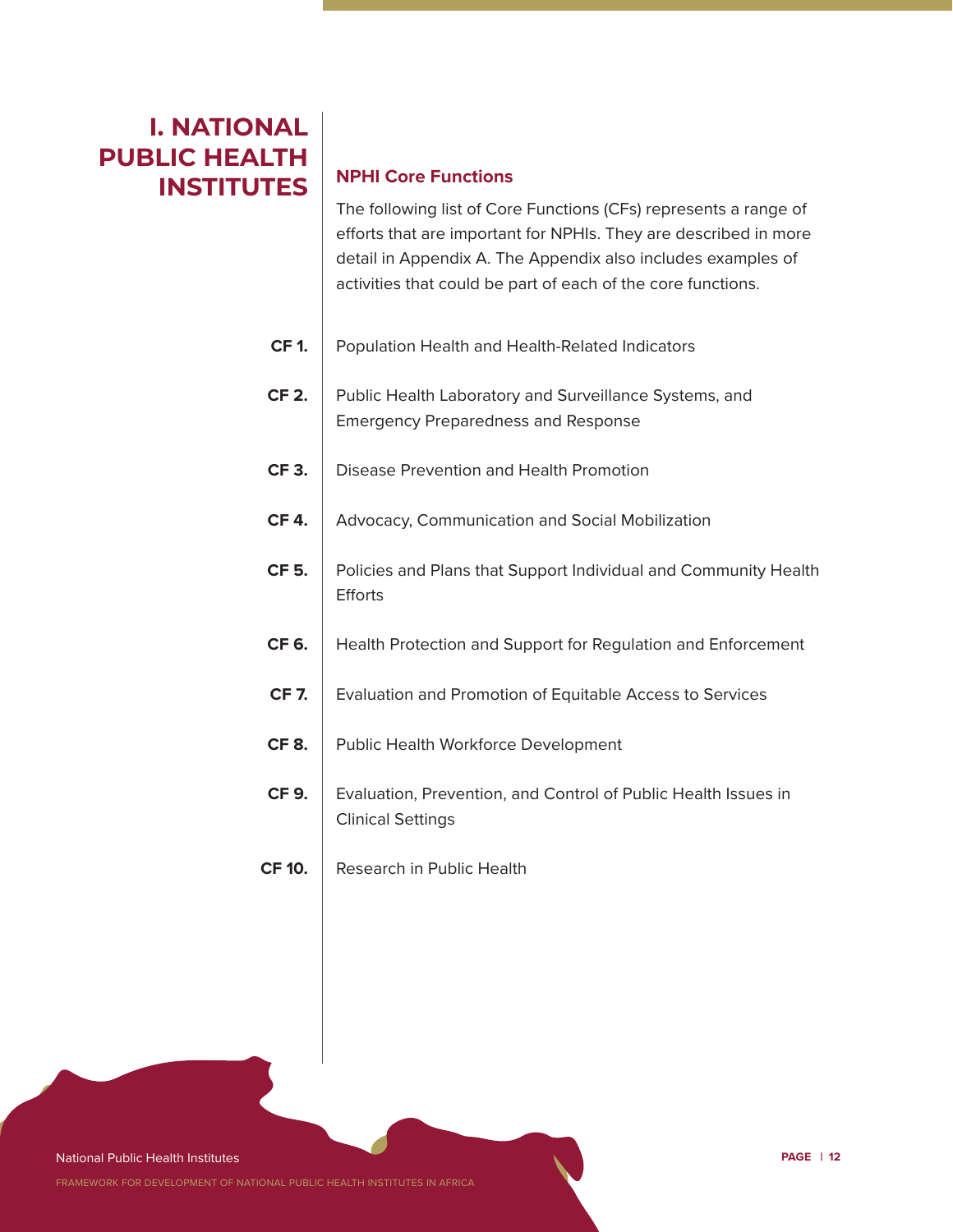# **II. DEVELOPING A NATIONAL PUBLIC HEALTH INSTITUTE**

#### **Priority Core Functions**

Because they are so critical to achieving overarching public health goals, most NPHIs emphasize capacity in three Core Functions:

- CF 2. Public Health Laboratory and Surveillance Systems, and Emergency Preparedness and Response
- CF 8. Public Health Workforce Development
- CF 10. Research in Public Health
- NPHIs also typically play important public health roles in some aspects of CF 1, for example, by publishing reports on population health issues, and CF 3, for example, encouraging healthy behaviors.

Consolidating and organizing public health expertise and systems within an NPHI improves the ability of countries to carry out essential public health functions and improve accountability and efficiency. However, restructuring public health systems can be difficult. Experience has shown that consistent, high-level support from national leadership and strong, day-to-day leadership of the process itself are critical elements for success.

In most cases, at least part of the NPHI is created by bringing together parts of existing organizations, mostly in the Ministry of Health (MoH). Having an organized process of change management can help ease the transition to an NPHI.

All parties involved should recognize that NPHI development and strengthening takes time and is constantly evolving; in some cases it takes many years. The reasons the time to create an NPHI varies include:

- Process required for the legal framework (e.g., whether legislative approval is needed.)
- Changes in political leadership during NPHI creation
- Time available for those responsible for managing the change process helping oversee the development of the vision and organizational charts, etc.
- Resistance to change among some leadership and staff
- Availability of resources (e.g., for renovation or construction of buildings)

Key for successful NPHI creation is having a shared vision and a plan for achieving it. Political will is also an essential key to success. The creation of the Liberian NPHI, including the passage of legislation, took only a year. The rapid speed with which the NPHI was established in Liberia was due to the strong political will and momentum arising from the Ebola Virus Disease outbreak in 2014.

Developing a National Public Health Institute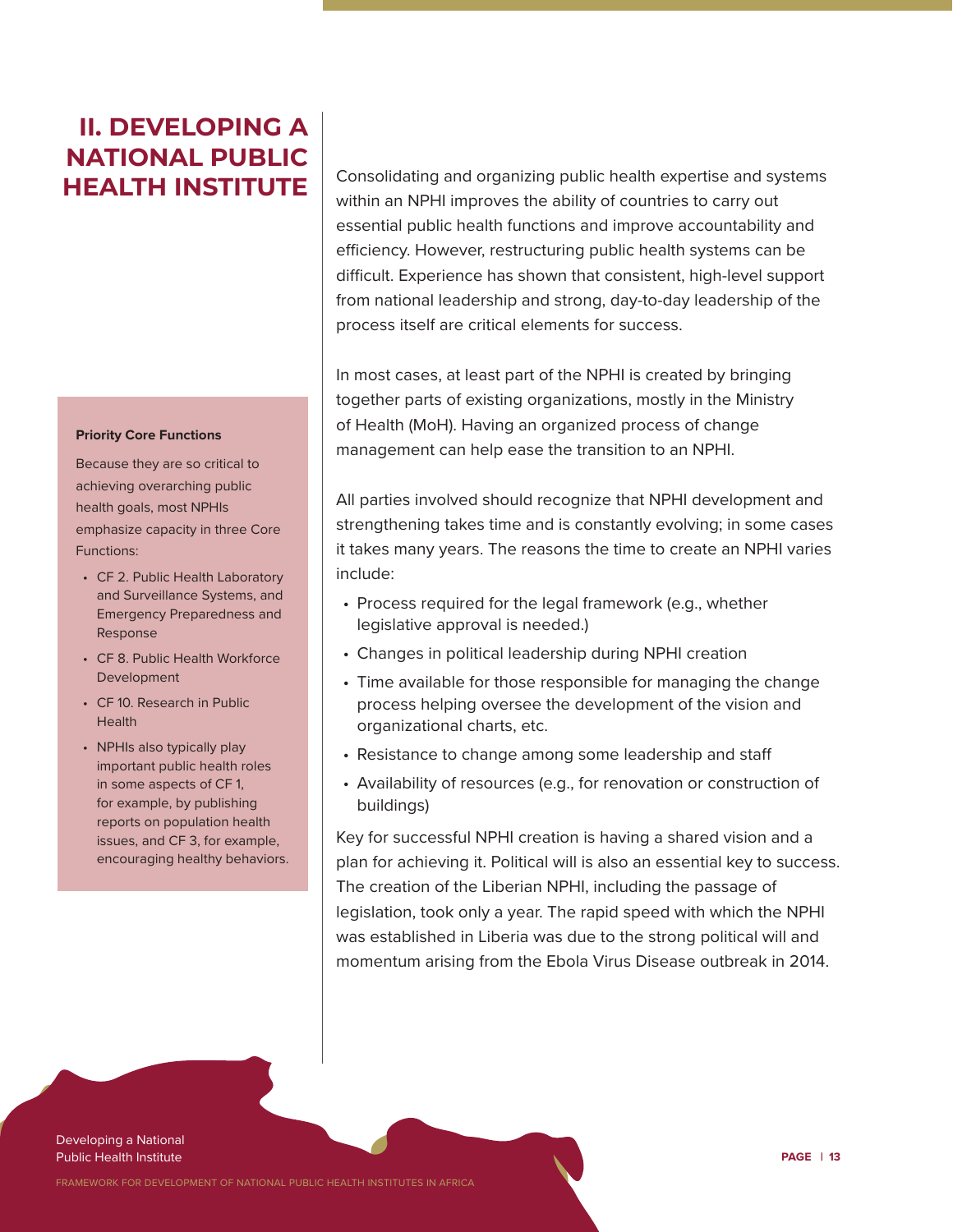# **II. DEVELOPING A NATIONAL PUBLIC**

**HEALTH INSTITUTE** | Successful NPHI creation also requires a skilled and respected leader who can dedicate most of their time to leading the planning, resource mobilization, change management, and other work required to create the NPHI.

> A list of suggested questions for consideration prior to embarking on NPHI creation is in Appendix B. A description of steps that have been used in creating NPHIs is in Appendix C.

Developing a National Public Health Institute **PAGE | 14**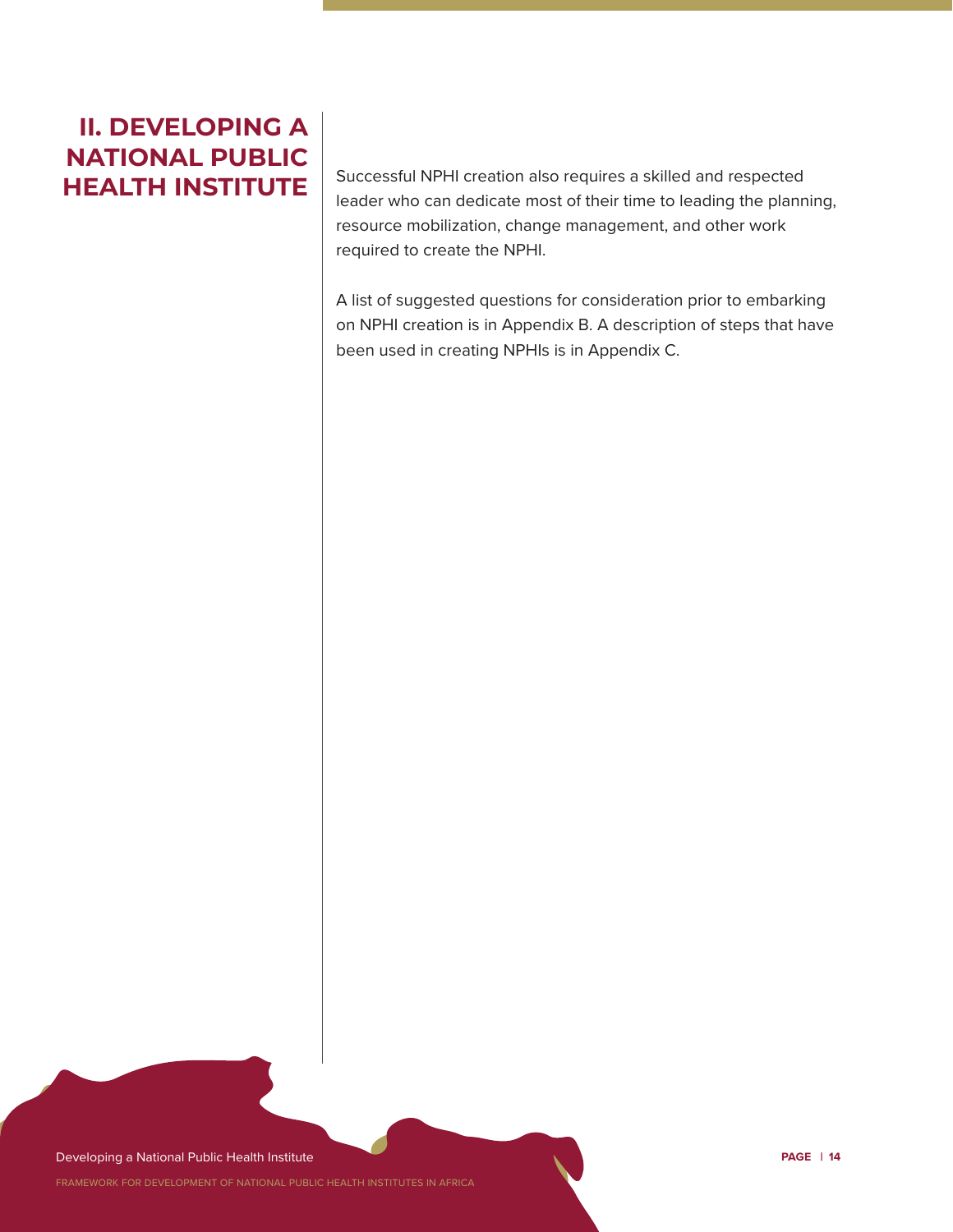### **III. SUSTAINABILITY**

Bringing together public health functions into an NPHI is a lengthy process which requires a deliberate and forward-thinking approach. It is a best practice to integrate considerations for sustainability into each step of the NPHI development process.

### **Authorization**

Having a clear written authorization for the NPHI can be important for ensuring it continues to exist and fulfill its functions, even during times of political change. A legally binding authorization helps ensure continuity when political changes occur.

### **Sources of Funding**

NPHIs are encouraged to have multi-year strategic plans, which describe the current and future activities and needs of the NPHI. This allows for forecasting needed resources and can be the basis of planning for how to secure these resources.

For most NPHIs, government appropriations are a major source of support, and developing approaches to working with the MoH, Ministry of Finance, and other ministries and legislative bodies is critical to the NPHIs long-term sustainability. Partnerships and donor relationships also need to be cultivated.

Many NPHIs have research support from external organizations. Obtaining research funding often requires a track record of success. Collaborations with established research organizations can help build the capacity for the NPHI to obtain additional funding. While grant-writing training is popular, it works best if part of a longer-term capacity building effort and is not a one-time, short-term activity.

Some NPHIs have established nonprofit organizations, often called foundations that have the ability raise and manage funds from the private sector to support the NPHI's mission. These organizations can extend the reach of the NPHI to accomplish work of interest both to the NPHI and to those contributing to the foundation.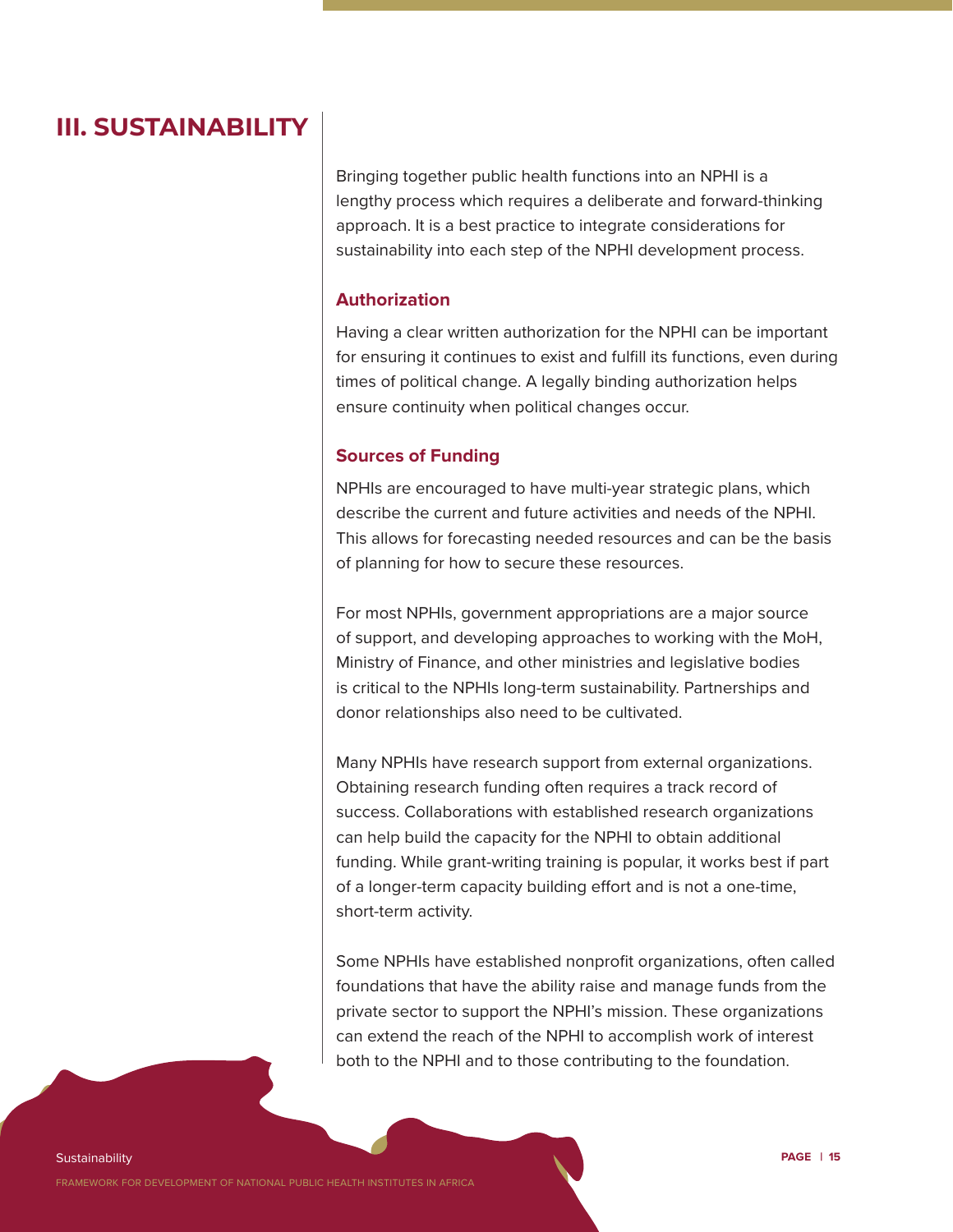### **III. SUSTAINABILITY**

### **Demonstrating Added Value**

When an NPHI is created, it is critical that it quickly demonstrates the added-value to the public health system. Examples include faster and more efficient emergency response, reduction of redundant services, better matching of staff to needs, and implementation of new programs. Identifying the early wins up front (such as faster outbreak detection, response, and control) and communicating about them is important for staff, the MoH, and partners. It is also important for sustainability.

### **Acknowledgements**

We are grateful for the valuable contributions made by the following persons and entities:

- Africa Centres for Disease Control and Prevention (CDC)
- International Association of National Public Health Institutes (IANPHI)
- Mozambique Instituto Nacional de Sáude (INS)
- Human Development and Public Health Initiative, Nigeria
- Public Health England
- South Africa National Institute for Communicable Diseases (NICD)
- US Centers for Disease Control and Prevention (CDC)
- Zambia National Public Health Institute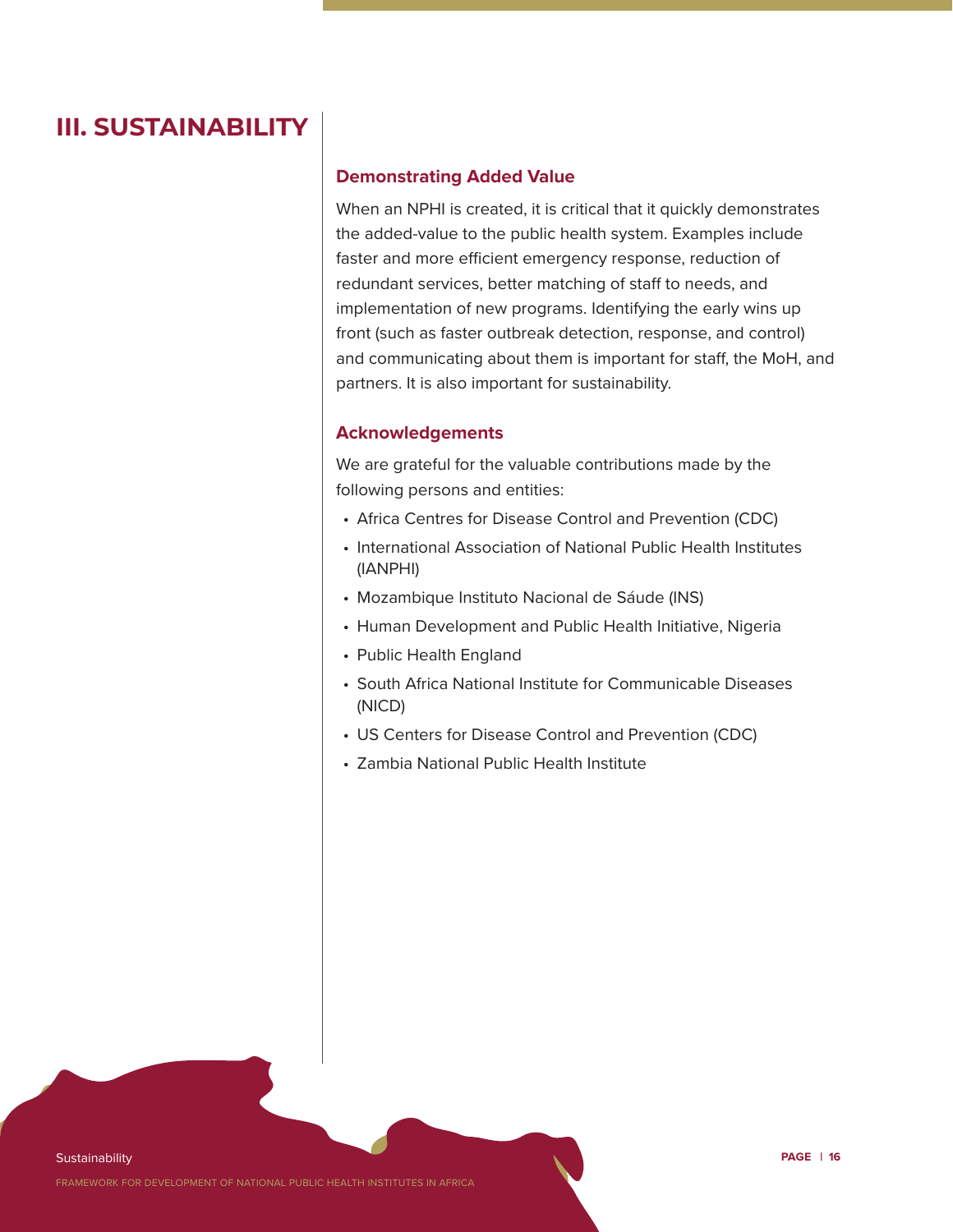### **APPENDIX A. AFRICA CDC: NPHI CORE FUNCTIONS**

The following describes the NPHI Core Functions (CFs), providing examples for each. Note that these examples are not exhaustive, and that some CFs can overlap in their implementation.

#### **Population health and health-related indicators CF 1.**

This CF is about ensuring that information about the overall health status in the country, and about specific conditions and sub-populations, is easily accessible and understandable. In many countries, health observatories are being established to consolidate and synthesize public health and other data and indicators. These observatories make data available to a range of users, and often publish reports and provide easily understandable graphics, dashboards, and other materials to encourage the use of data for decision-making.

### This CF includes:

- Describe and communicate about
	- Rates and trends of health indicators, including mortality
	- Rates and causes of disabilities and chronic conditions
	- Health status of sub-populations of particular concern
- Encourage use of population health and health-related indicators for policy and program development and assessment

#### **Preparedness, detection, and response to emergencies and disasters. This includes surveillance and laboratory services. CF 2.**

This CF is among the largest, and includes a range of activities essential for detection, confirmation, and response to emergencies. Ideally, countries will take an all-hazards approach in CF 2, but at the least, they should be engaged in One Health efforts. They play critical roles in global health security efforts and responses to the International Health Regulations (IHR). In some countries, the National IHR focal point is the NPHI. Surveillance activities are not limited to infectious diseases, but also include non-communicable diseases NCD), injuries, and violence.

Appendix A. - Africa CDC: NPHI Core Functions **PAGE | 17**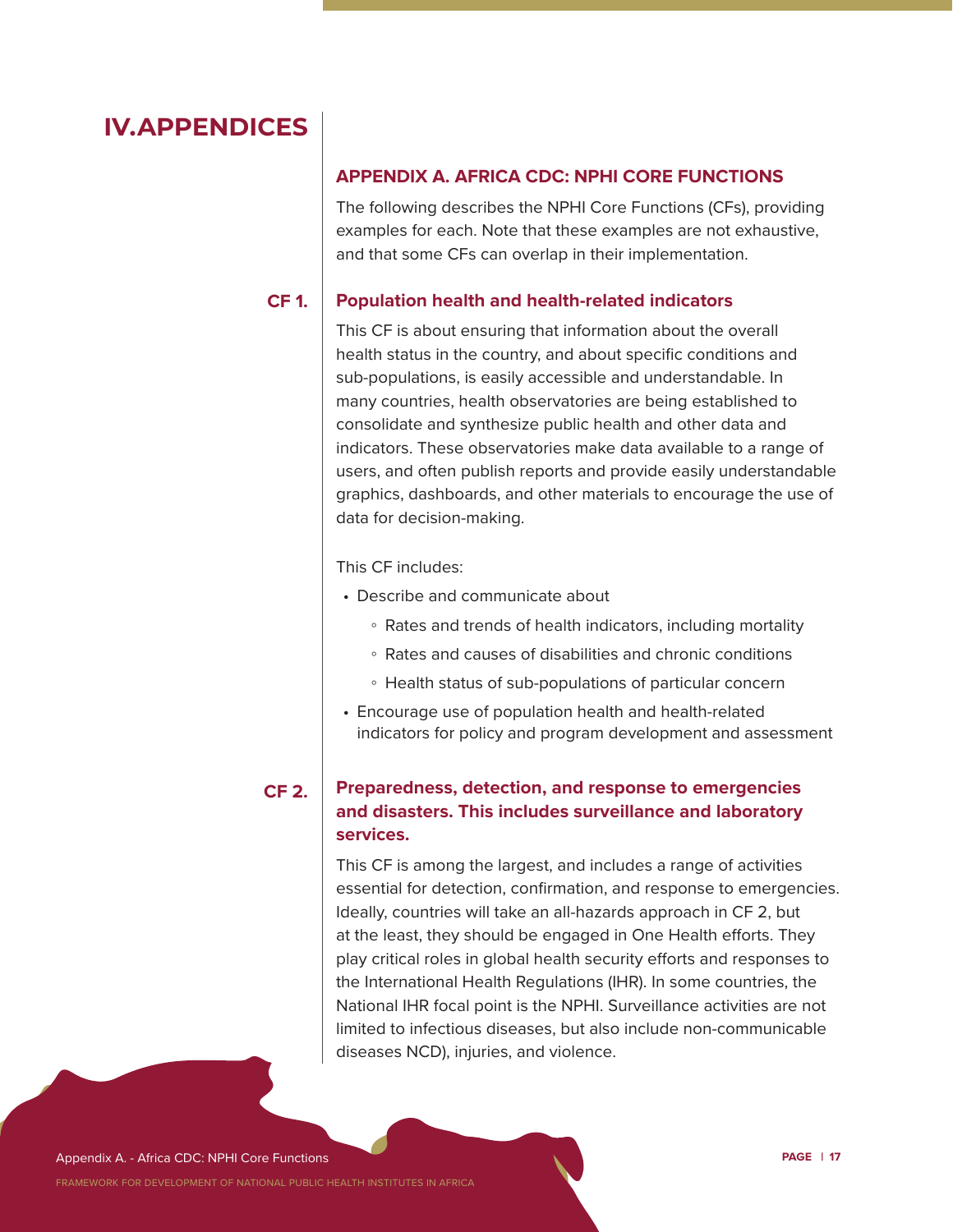This CF includes:

times.

| • Prepare for emergencies, including developing SOPs and<br>preparedness and response plans, training on incident<br>command, table top exercises and simulations                                                                                                                                                 |
|-------------------------------------------------------------------------------------------------------------------------------------------------------------------------------------------------------------------------------------------------------------------------------------------------------------------|
| • Detect outbreaks and emergencies quickly and respond as<br>needed                                                                                                                                                                                                                                               |
| • Ensure appropriate response capacity at all levels (national,<br>regional, district, community)                                                                                                                                                                                                                 |
| • Conduct surveillance for priority conditions (data collection,<br>analyses, interpretation, policies/recommendations)                                                                                                                                                                                           |
| • Ensure laboratory capacity to detect and confirm conditions of<br>concern, with capacity appropriate for each level of the public<br>health system (e.g., national, regional, district). Strong laboratory<br>networks are critical for surveillance and for ensuring access to<br>necessary diagnostic testing |
| • Establish Emergency Operation Centres (EOCs) to coordinate<br>information and resources for emergency response, as well as<br>manage critical public health functions during non-emergency                                                                                                                      |

- Participate in the development and dissemination of key messages to the public in response to public health events
- Develop partnerships with non-health entities (e.g., Ministries related to environmental health, animal health, and trade; academic institutions; NGOs; etc.) to conduct vulnerability and risk assessment, coordinate response to and mitigate various health-threatening issues

#### **Disease prevention and health promotion CF 3.**

Almost all NPHIs have some disease prevention and health promotion efforts, for example, related to maternal and child health, immunization, and nutrition. A comprehensive NPHI has both breadth in the types of activities it conducts (e.g., providing multifaceted programs in collaboration with partners) and the breadth of issues covered (which might range from immunization to noncommunicable disease prevention to injury prevention) related to this CF.

Appendix A. - Africa CDC: NPHI Core Functions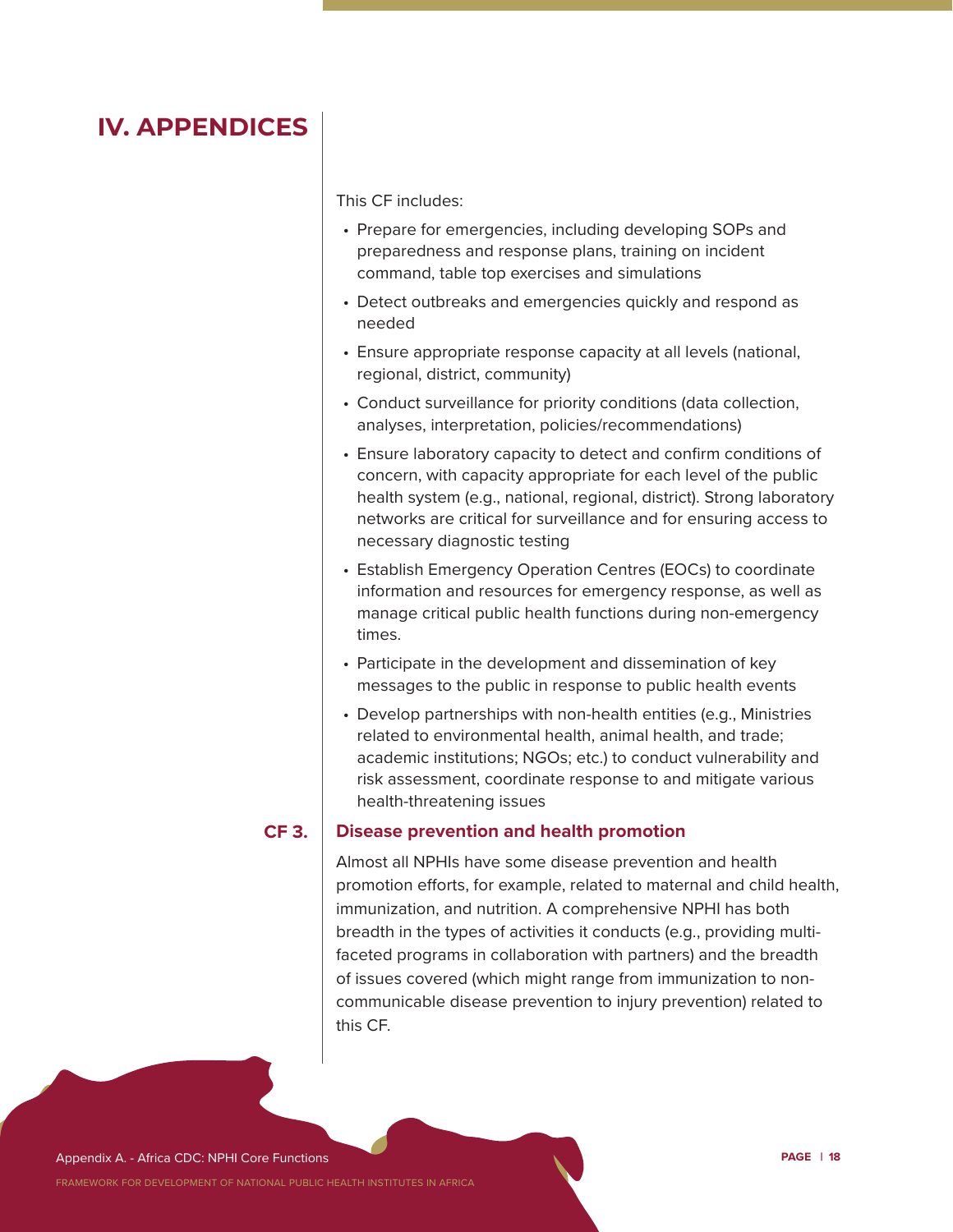This CF might include:

- Ensure primary prevention, such as through evidence-based support for vaccination programs
- Ensure secondary prevention, such as evidence-based screening programs
- Conduct multifaceted educational and social communication activities aimed at promoting healthy behaviors and environments

#### **Advocacy, communication and social mobilization CF 4.**

Communication and social mobilization are approaches to engaging civil society in helping the NPHI achieve its goals.

This includes:

- Develop material and resources specifically for use by community organizations and other civil society groups
- Solicit civil society input into programs and policies
- Develop messages based on target audiences, using a variety of media for the greatest reach
- Build coalitions with civil society and private partners

#### **Policies and plans that support public health efforts CF 5.**

This CF involves using data to guide and support development of evidence-based policies and plans, and to recommend evidencebased approaches that policy makers, communities, and partners can use to improve health.

Activities under this CF include:

- Articulate strategic approaches to addressing priority health issues of the country
- Formally synthesize research results, e.g., through systematic reviews or other processes, and tailor findings to be relevant to the country's context
- Ensure widespread dissemination and encourage uptake of evidence-based public health efforts

Appendix A. - Africa CDC: NPHI Core Functions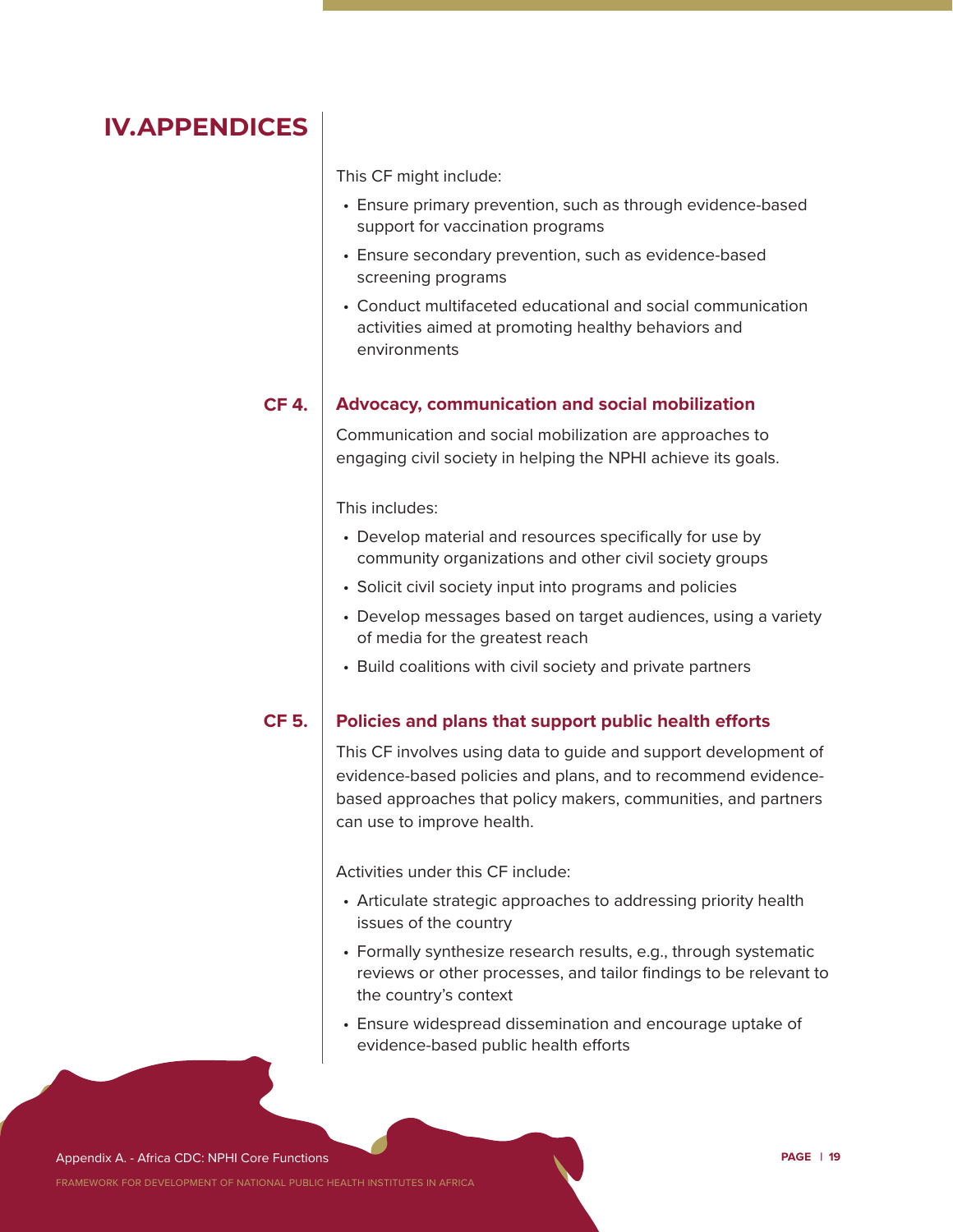**CF 6.**

### **Health protection, and support for regulation and enforcement capacity**

- Ensure technical capacity for risk assessments and actions needed for environmental, occupational and food safety
- Have capacity to generate or contribute to drafts of new laws and regulations aimed at improving public health, as well as promoting healthy environments
- Provide evidence-based recommendations regarding health protection and strengthening of regulations and enforcement related to protecting health

#### **Evaluation and promotion of equitable health services CF 7.**

- Identify barriers to health access, including those that impact certain subpopulations disproportionately
- Identify preventive health needs among populations that may encounter barriers to receiving health services

#### **Public health workforce development CF 8.**

- Identify public health workforce needs, and develop programs, such as field epidemiology training programs (FETPs), or work with universities and other partners to address them
- Link with schools at various levels to ensure development of a pipeline of future public health professionals
- Articulate core competencies for public health positions at all levels of the public health system

**CF 9.**

### **Evaluation, prevention, and control of public health issues in clinical settings**

- Conduct surveillance for health-care related issues of national importance, such as hospital-acquired infections and antimicrobial resistance, and participate in efforts to address them
- Work with professional organizations and clinical networks to ensure preventive health care is provided

Appendix A. - Africa CDC: NPHI Core Functions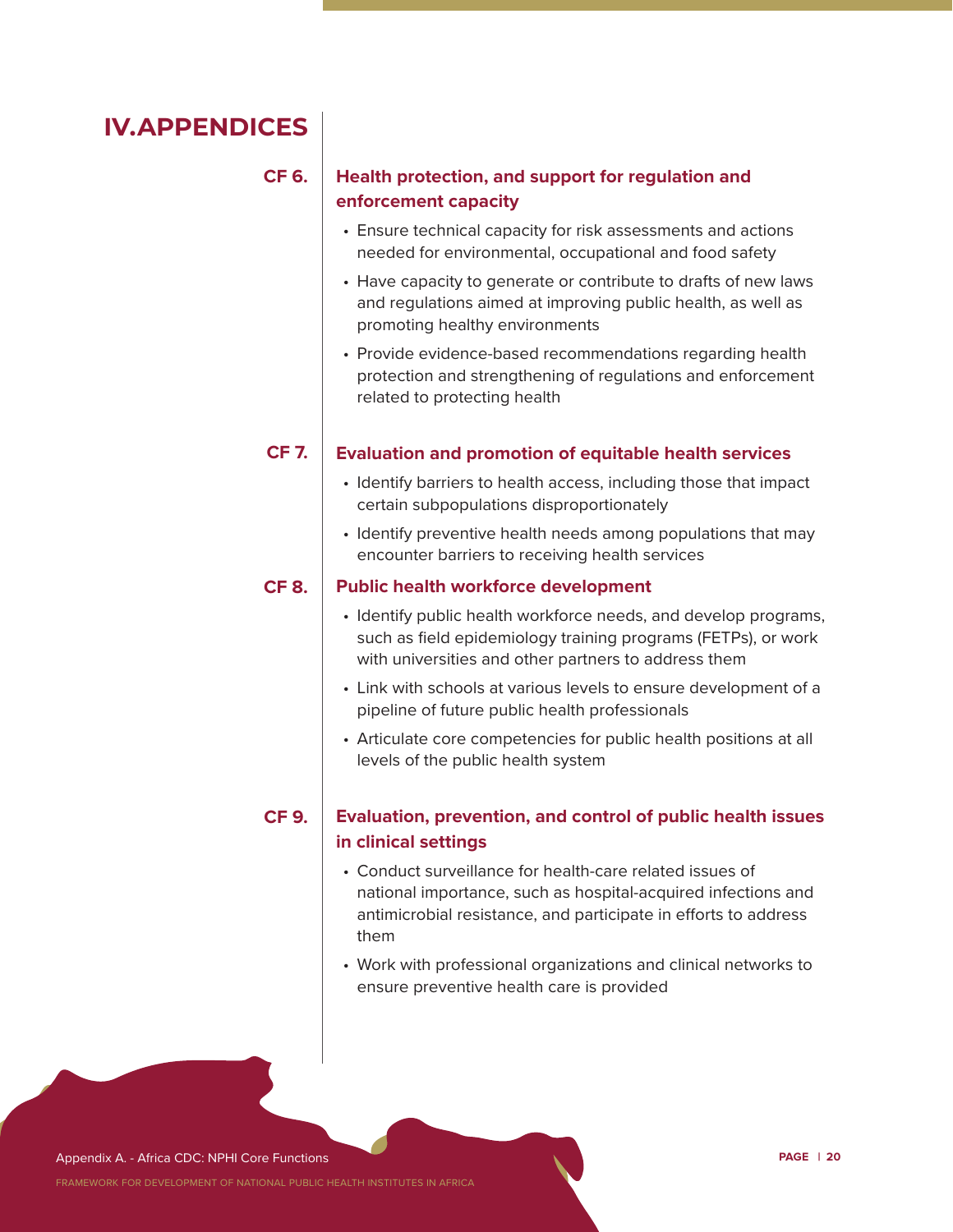### **CF 10.**

### **Research in public health**

Often research priorities are determined by donor interests and the availability of funds, leaving many critical questions unanswered. The NPHI should define the research needed to answer questions critical to improving the country's public health and work to ensure these research needs are addressed.

- Work with the Ministry of Health and internal and external partners to identify the highest priority research questions and ensure these are addressed
- Conduct monitoring and evaluation projects and research to identify ways to improve the public health system, including emergency response and surveillance, and to prevent public health problems from occurring (e.g., by conducting research as part of an outbreak investigation)
- Ensure research results are used to inform policy development, program decisions, resource prioritization, and service delivery
- Support operational research on new research methodology and use of innovative technologies for improving public health

Appendix A. - Africa CDC: NPHI Core Functions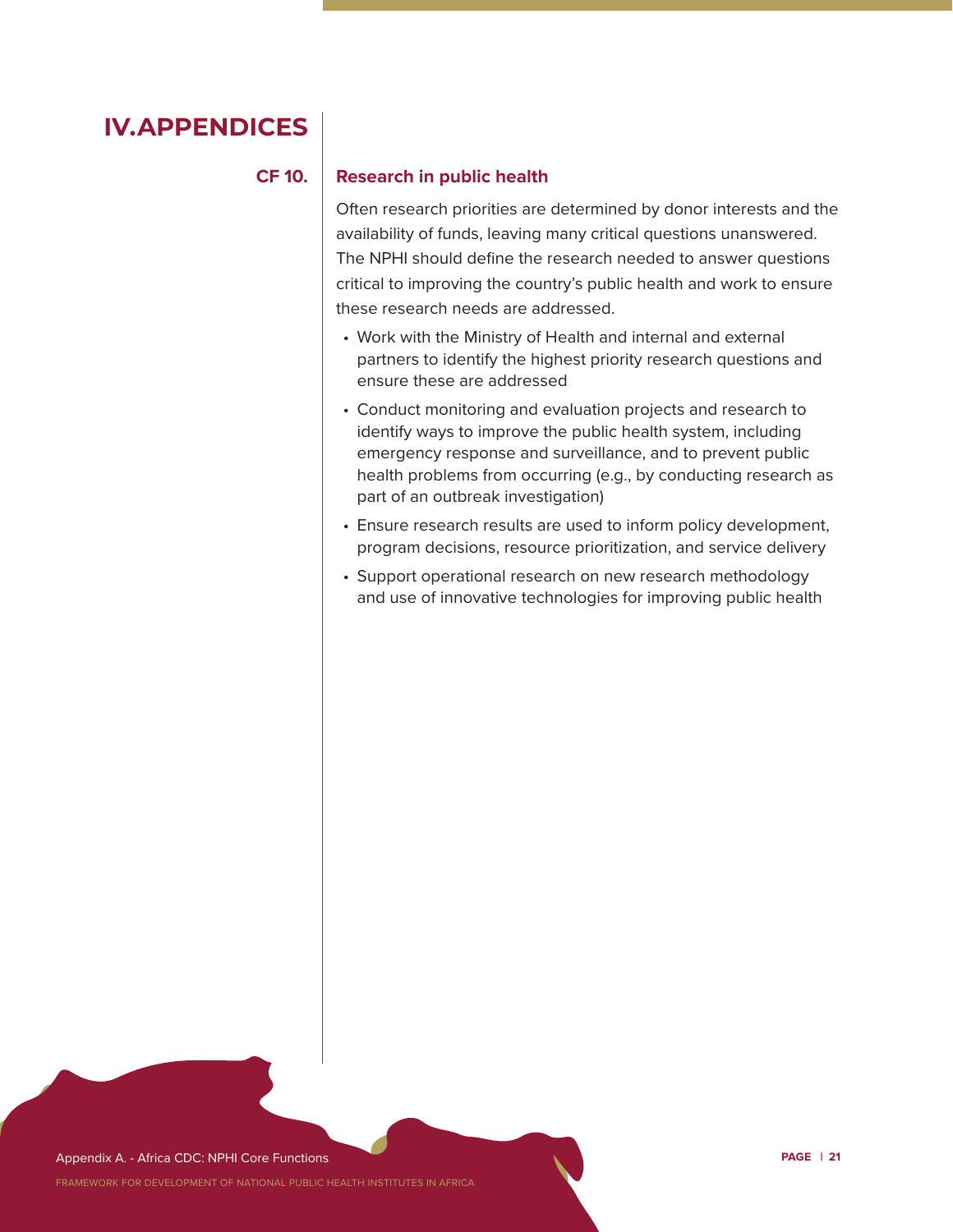### **APPENDIX B. QUESTIONS TO GUIDE NPHI DEVELOPMENT**

This appendix includes questions that leaders and staff may want to consider early, as they start initial planning to develop an NPHI.

Overview Questions

- What are the reasons an NPHI is being considered?
- What are the perceived benefits to having an NPHI?
- What are the perceived negative aspects of creating an NPHI?
- Is there already a body that brings together relevant public health functions but is not recognized as an NPHI?
- What would change as a result of NPHI creation?
- What is the desired timeline for NPHI creation?
- What is the current organizational structure of the Ministry of Health and how will NPHI relate to the MoH?

### **Functions of the NPHI**

It can be helpful to first identify which Core Functions are to be considered as part of the NPHI, so that the initial discussions can be focused on the highest priority issues.

• What are the priority functions envisioned for the NPHI?

For each priority function:

- What groups currently have national-level responsibility for this function?
- If multiple organizations have responsibility,
	- How are efforts divided?
	- How are efforts coordinated? Is there an existing public health entity that brings together relevant governmental public health operations but is not recognized as a NPHI?

### **Enabling factors and potential barriers:**

• Is there a high-level champion (e.g., Minister, Director General, Secretary General) who can be responsible for championing the NPHI and garner strong political will to sustain the creation process?

Appendix B. - Questions to Guide NPHI Development **PAGE | 22**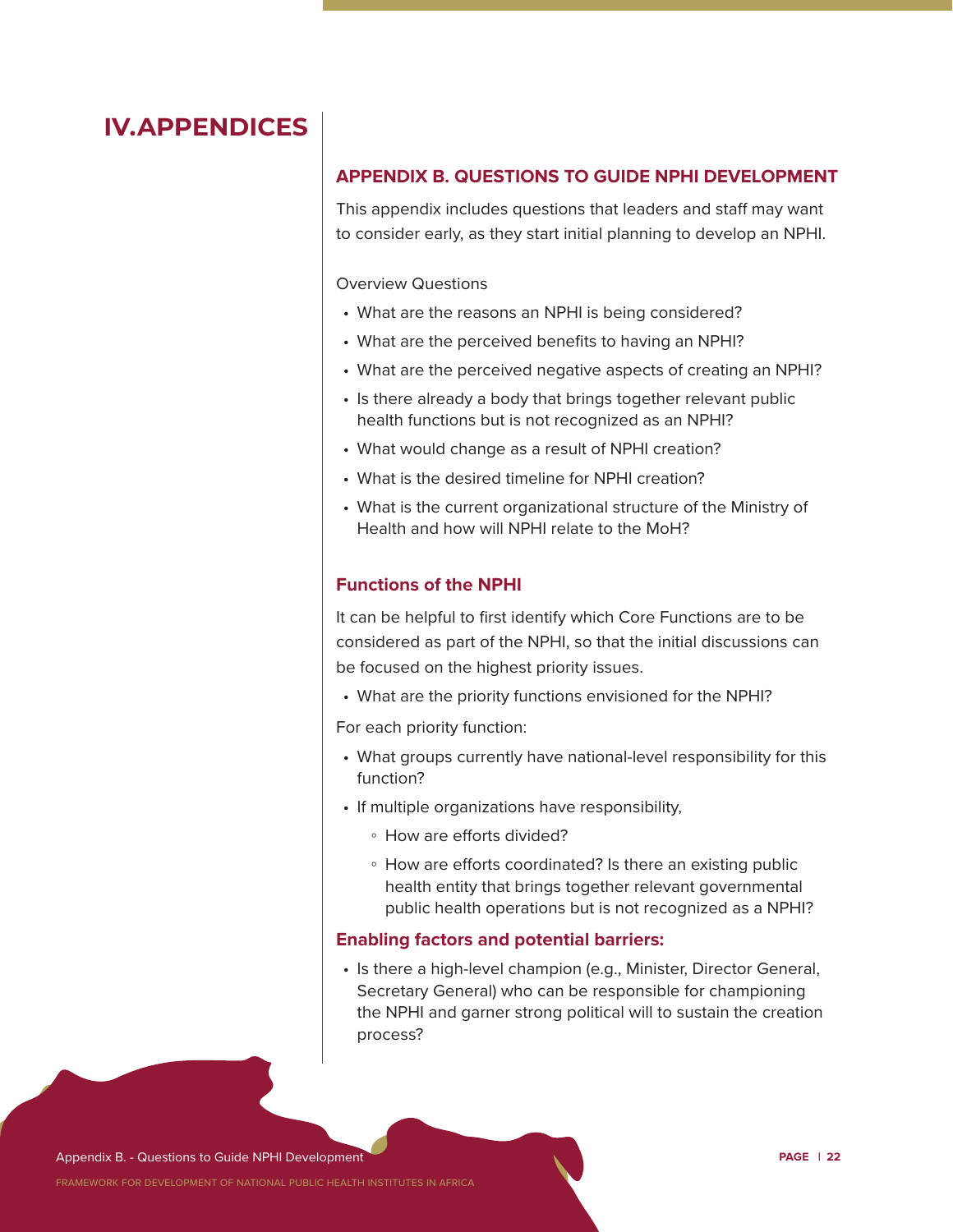- Is there a strong dedicated leader with experience public health management who has the capacity to lead and execute the formation of an NPHI?
- Are there existing legislative frameworks, decrees, laws, or other documents that grant authority for an NPHI to carry out public health core functions?
	- If not, what legal framework is needed?
	- What are enabling factors and barriers to obtaining a legal framework?
	- What other legislative frameworks, decrees, laws, or other documents exist that grant authority to the MoH or other ministries that address public health functions?
	- Is there a plan to create a parastatal institution?
		- **.** If so, what are enabling factors and barriers to achieving this?
		- Would seeking parastatal status be part of the initial NPHI creation, or would it be pursued once the NPHI is created?
		- What would be the impact on the timeframe for NPHI creation?
		- **.** How would the ability of the NPHI to influence MoH decision-making be assured?
- What are opinions about an NPHI among Ministry of Health and other potentially impacted entities?
	- How much do they understand about NPHIs?
- What external partners are interested in having an NPHI created, and which are concerned?
	- What are their reasons for support for or concern about NPHI creation?
	- How can these barriers be minimized?

#### **Resource needs and availability**

- Human resources
	- What people and salaries are available to become part of the NPHI?
	- Are there funds for additional staff?

Appendix B. - Questions to Guide NPHI Development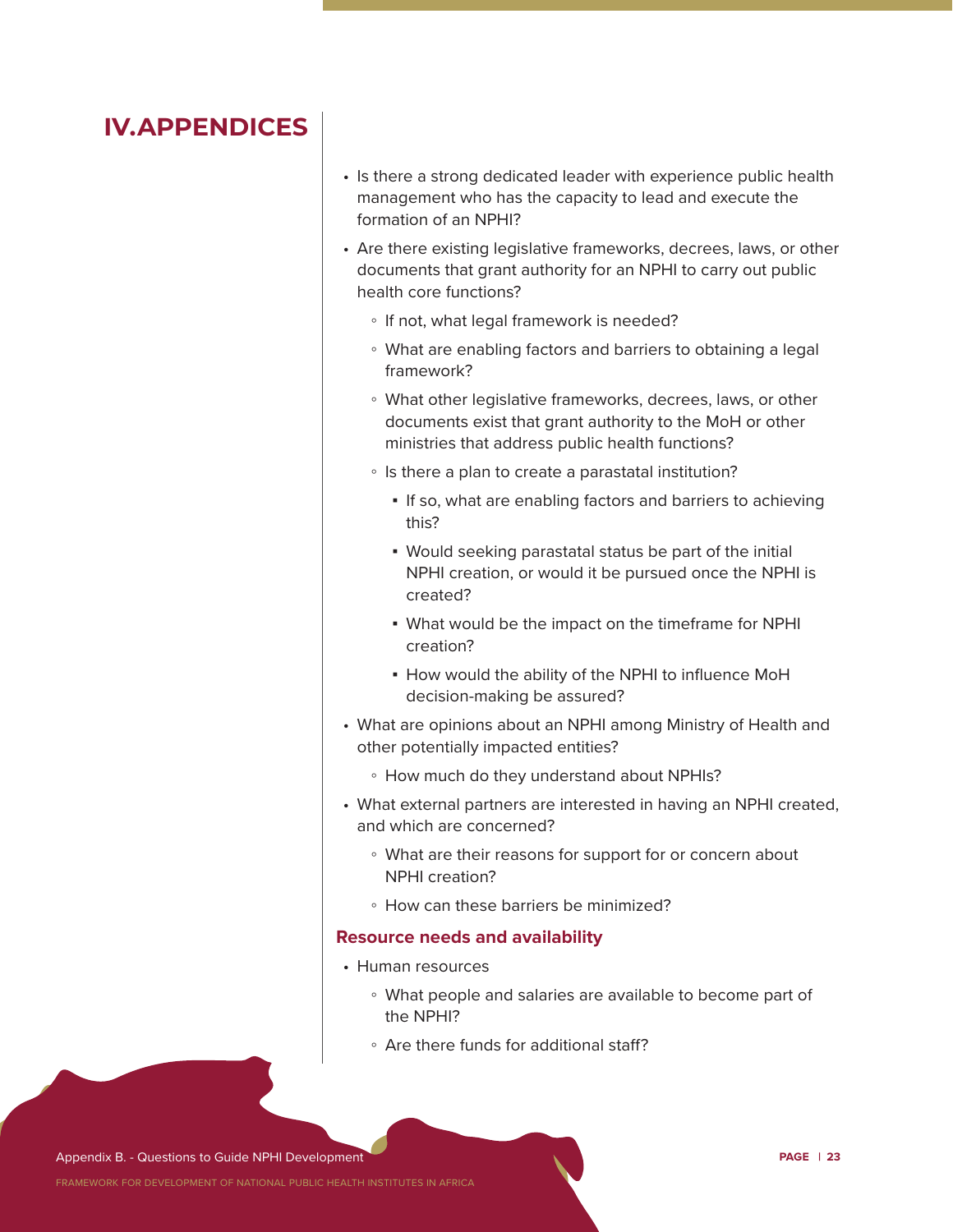| • What human resource gaps are most critical to fill?                                                                                      |
|--------------------------------------------------------------------------------------------------------------------------------------------|
| • Physical resources                                                                                                                       |
| • Is there a space identified for the NPHI (building or offices)?                                                                          |
| • If multiple units will be combined yet they will remain<br>in different locations, what will be done to enhance<br>collaborative work?   |
| • Is there a plan for eventual co-location?                                                                                                |
| • Are there immediate needs, e.g., for renovation of other<br>physical changes?                                                            |
| • Funds to support NPHI activities                                                                                                         |
| • What funds are available to support NPHI activities? These<br>might come from existing activities that would become part<br>of the NPHI. |
| • Are there funds for new activities?                                                                                                      |
| • Which new activities are most important to find funding for?                                                                             |
| • What are the plans for resource mobilization?                                                                                            |
| • Donor interests                                                                                                                          |
| • Are there specific areas likely to be of interest to specific<br>partners that link to national priorities?                              |
| • What form of support is available (e.g. financial or technical)?                                                                         |
|                                                                                                                                            |
|                                                                                                                                            |

Appendix B. - Questions to Guide NPHI Development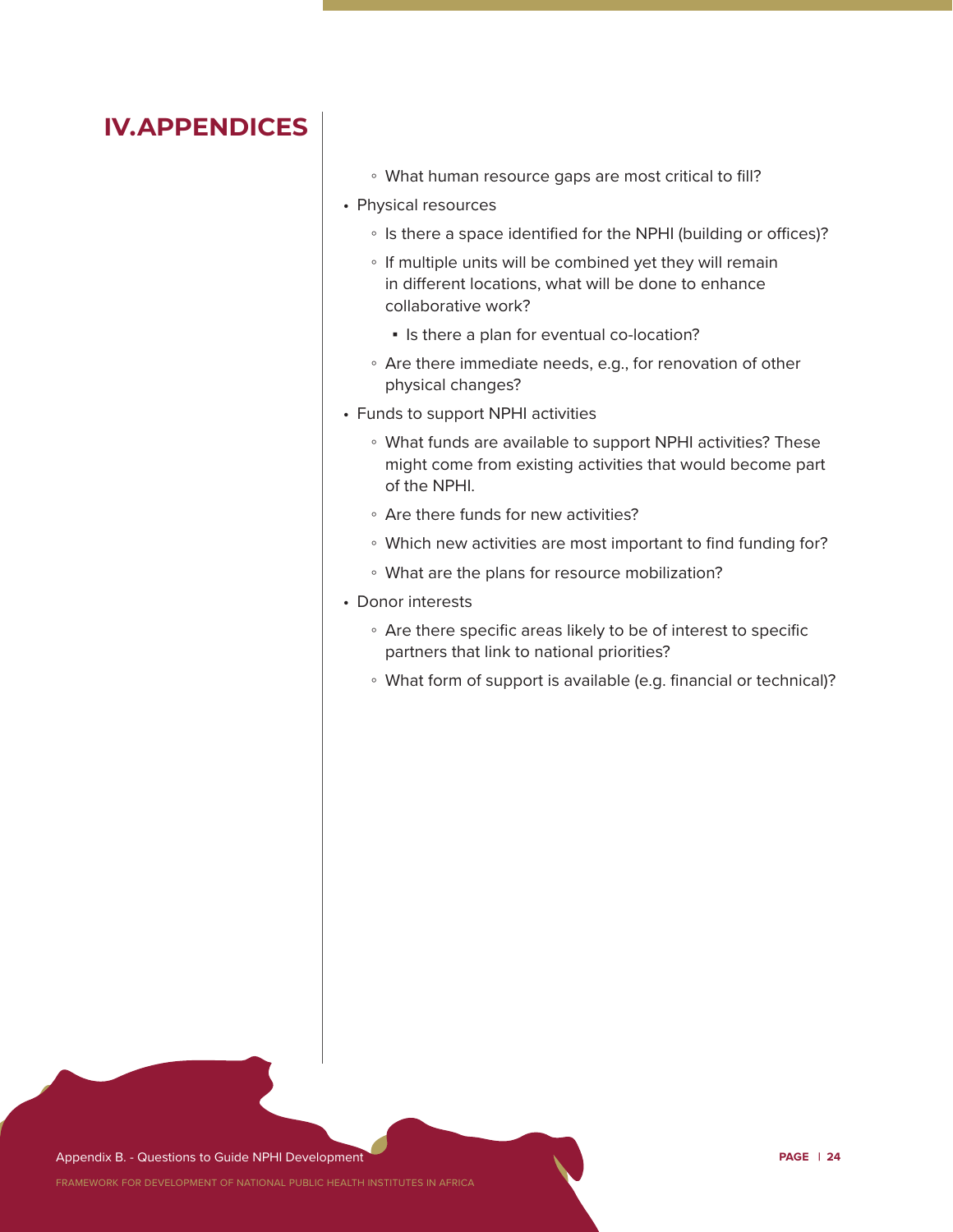### **APPENDIX C. STEPS TO CREATE AN NPHI**

Creating an NPHI requires careful planning and a stepwise approach. This Appendix includes ideas about sequences and steps that countries have used to create NPHIs. However, the NPHI development process will be customized to each country's context. The order of steps will vary by country, and often many steps will occur simultaneously.

#### **Establish a Technical Working Group (TWG) Step 1:**

Creating a Technical Working Group (TWG) consisting of individuals from multi-sectoral and multidisciplinary organizations can help support and coordinate the discussions around NPHI formation. Senior leadership guidance and support is crucial for ensuring the process stays on track and getting adequate resources.

#### **Determine the Needs and Gaps to be Addressed by the NPHI and Clarify How an NPHI Will Contribute to the Public's Health Step 2:**

Suggestions for questions to start the discussion about NPHI creation are in Appendix B. These include clarifying the reasons an NPHI is being considered, and the potential benefits and costs. This stage also includes beginning to clarify what Core Functions will be part of the NPHI, and which will not be considered recognizing that additional functions may be added over time.

Key success factors, which should be addressed up front, include:

- The need for a high-level champion, who will ensure that the process continues to have momentum and
- An effective leader to oversee the day-to-day aspects of the process.

#### **Step 3:**

### **Create a Plan for NPHI Creation**

If a decision is made to create an NPHI, it is important to describe the process that will be used and the timeline.

Communication is important from the beginning, both with people who could be directly impacted by NPHI creation, and with partners and others who will be working with or supporting the NPHI.

Appendix C. - Steps to Create an NPHI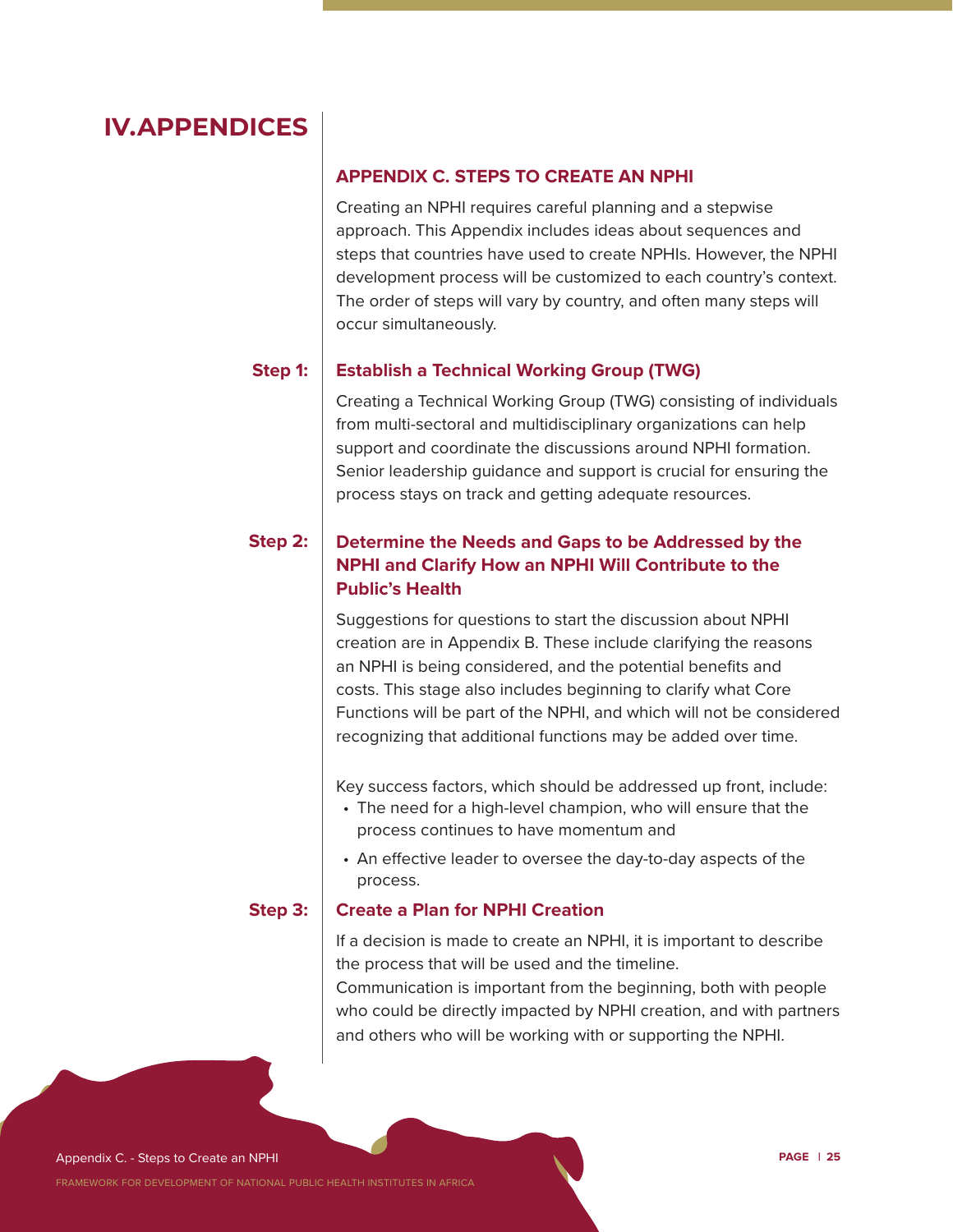#### **Step 4:**

### **Define the Core Functions of the NPHI**

This is a first step towards defining what will be in the NPHI – in what areas it will play a leadership or critical role, and where its impact will be through influencing other groups, e.g., by producing recommendations based on evidence. Defining the Core Functions of a NPHI should involve senior leadership of the Ministry of Health. The Africa CDC NPHI framework can be used as a basis for discussion about which Core Functions to consider.

#### **Define Which Existing Functions Will Be Part of the NPHI and Where the Major Gaps Are Step 5:**

Once the Core Functions are determined, it is often useful to assess and map all public health functions, where these are currently based, and define the ways in which the restructuring will be beneficial, but also the downsides and costs. In some cases, consideration may be given to whether a network of organizations may be an appropriate first step to creating an NPHI.

#### **Conduct Strategic Planning Step 6:**

Strategic planning helps further clarify the priorities for the NPHI and what resources will be needed, as well as provide a basis for drafting an organizational chart. It is a critical step in developing a business plan. An important aspect of this planning is to assess how the NPHI plans link to the country's other existing or developing health sector plans.

It is also helpful at this stage to identify some key performance indicators and early wins for an NPHI, such as faster detection and response to outbreaks and quicker laboratory confirmation of responsible pathogens.

Note that NPHI creation often proceeds in stages, with functions and groups being added, revised, or excluded over several years as the NPHI demonstrates success and failures.

Appendix C. - Steps to Create an NPHI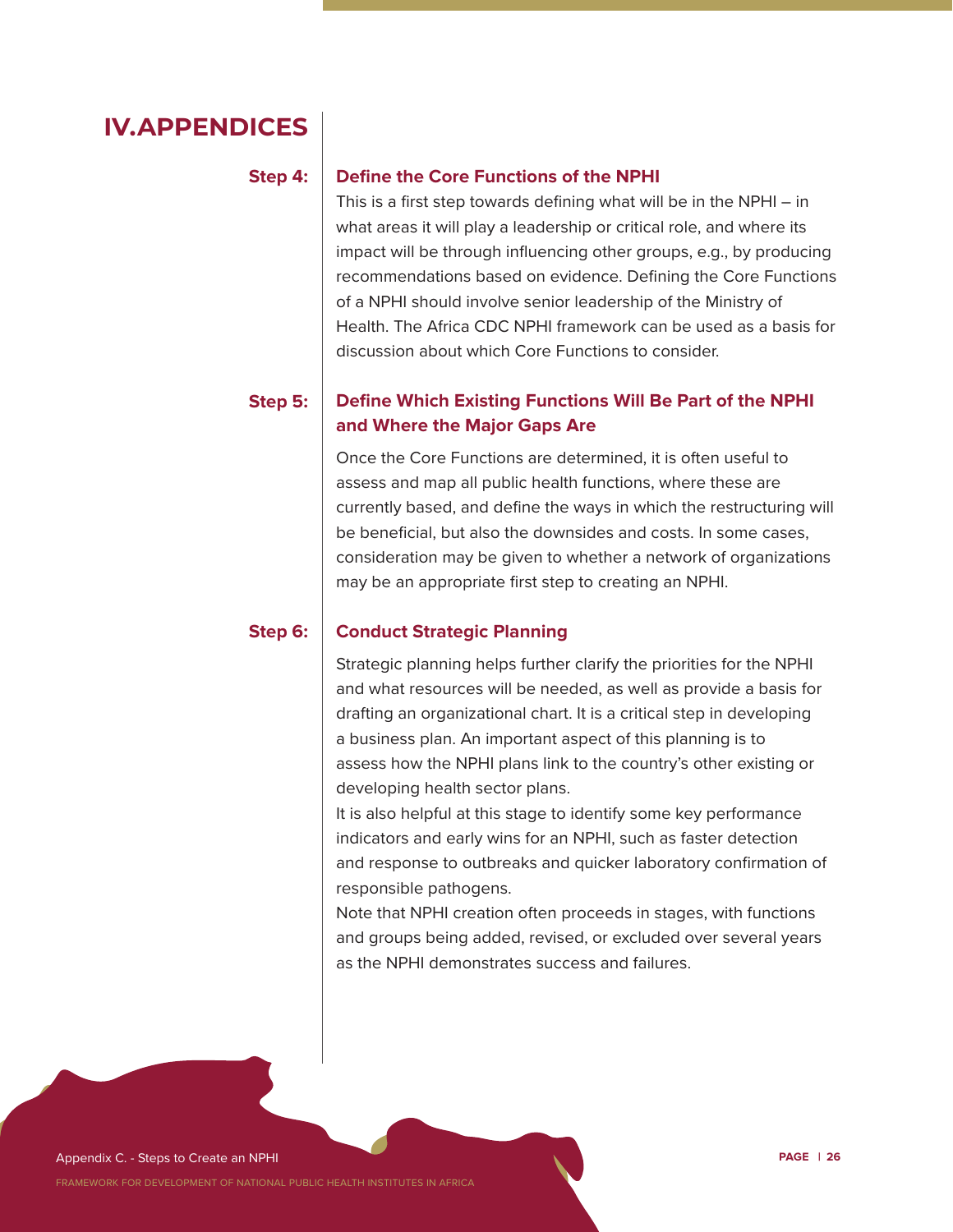### **Step 7:**

#### **Identify Needed Resources**

As part of strategic planning, or through a separate process, it will be critical to clearly articulate the resources that will be coming to the NPHI and the critical gaps, as well as ways to address identified gaps. This analysis can also be part of a business plan. Resource plans need to take into account short-term start-up costs, as well as long-term costs, and should include consideration of sustainability. Another important issue is to identify permanent leadership who will actualize the proposed functions of the NPHI, if the person who has led the development process will not remain in the leadership position.

#### **Conduct Stakeholder Meetings and Other Outreach Step 8:**

It is critical that all impacted groups have a chance to participate in the discussion and have their visions and concerns heard and considered. The communication effort should start early. Though communications efforts may initially be focused, the amount and extent of communications should expand in scope and depth as the NPHI begins to take shape. A stakeholder meeting encouraging active discussion, including situation analyses, needs assessment and mapping of a plan for the establishment of an NPHI, is a good way to create a shared vision and sense of momentum among key partners.

#### **Develop Needed Legal Frameworks Step 9:**

Governments have used different approaches to provide legally binding frameworks for NPHIs. The IANPHI Best Practices document on "Legal Mandates and Governance or NPHIs," also includes issues to consider. The Africa CDC publication, "Providing a Legal Framework for an NPHI," provides detailed information and examples to help countires that are establishing a legally binding basis for their NPHIs.

Best Practice Series: Legal Mandates and Governance for NPHIs

Appendix C. - Steps to Create an NPHI